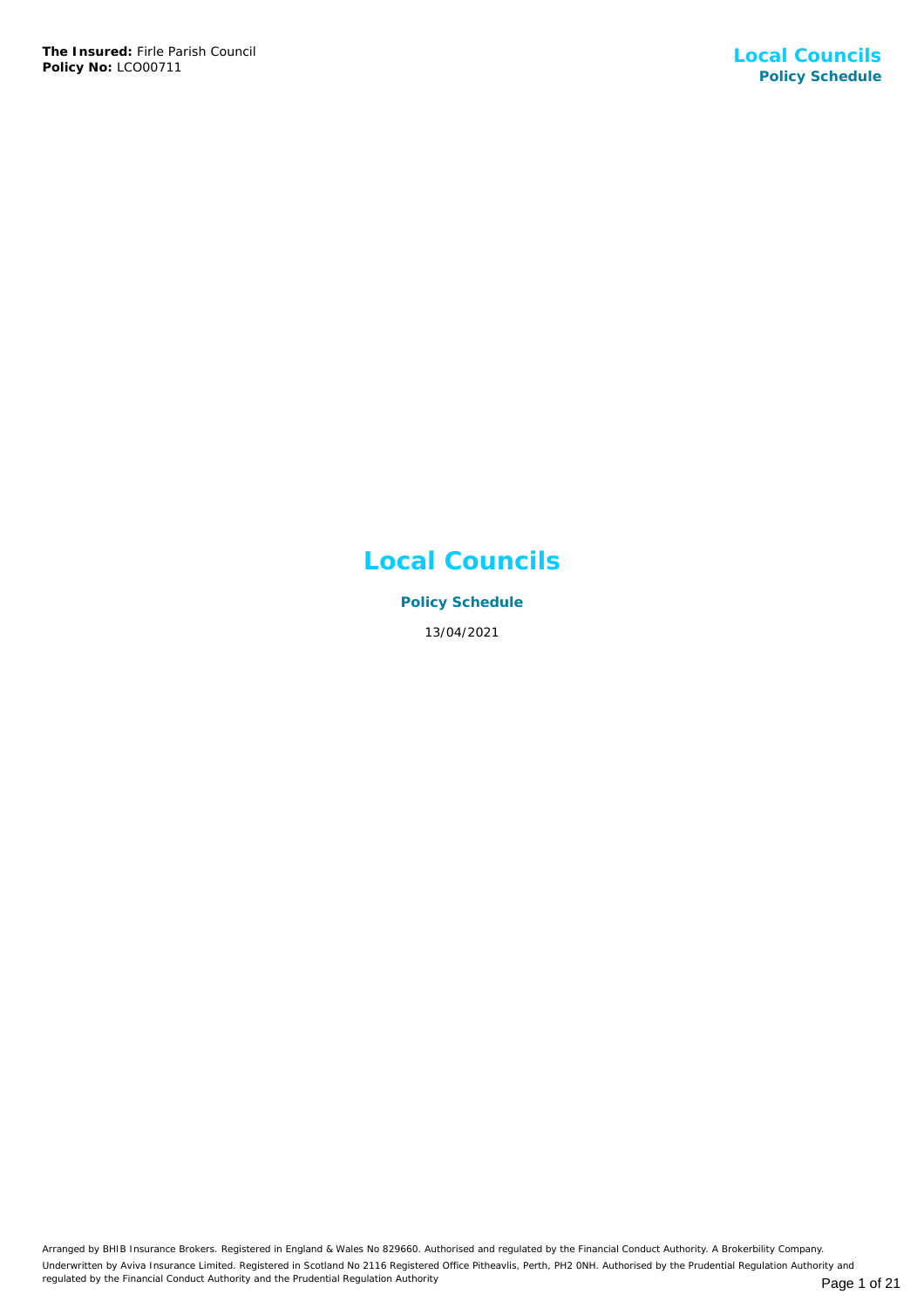## *Important (Material Circumstances)*

*If the information in The Schedule is incorrect or incomplete, or if the insurance does not meet Your requirements, please tell Us as soon as possible. You are reminded of the need to tell Us immediately of any circumstances or changes which We would take into account in Our assessment or acceptance of this insurance as failure to disclose all relevant circumstances may invalidate Your policy, or may result in the policy not operating fully.*

| Your Details                                                   |                                                         |
|----------------------------------------------------------------|---------------------------------------------------------|
|                                                                |                                                         |
| Name of Council:                                               | Firle Parish Council                                    |
| Correspondence Address:                                        | 14 The Dock<br>Firle<br>Lewes<br>East Sussex<br>BN8 6NY |
| <b>Business:</b>                                               | Local Council                                           |
| Schedule produced on:                                          | 13/04/2021                                              |
| This Policy replaces policy number:                            | 4010523                                                 |
| The county association of local council you are affiliated to: |                                                         |
| Population of Council Area:                                    | Up to 1,000                                             |
| Period of Insurance                                            |                                                         |
|                                                                |                                                         |
| Effective dates<br>From:                                       | 01 June 2021                                            |
| To:                                                            | 31 May 2022                                             |
| Renewal date:                                                  | 01 June 2022                                            |
|                                                                |                                                         |

Your Insurance Adviser's Details

BHIB Limited AGM House 3 Barton Close Grove Park Enderby Leicester LE19 1SJ

The Schedule details for each Section are shown in the following pages.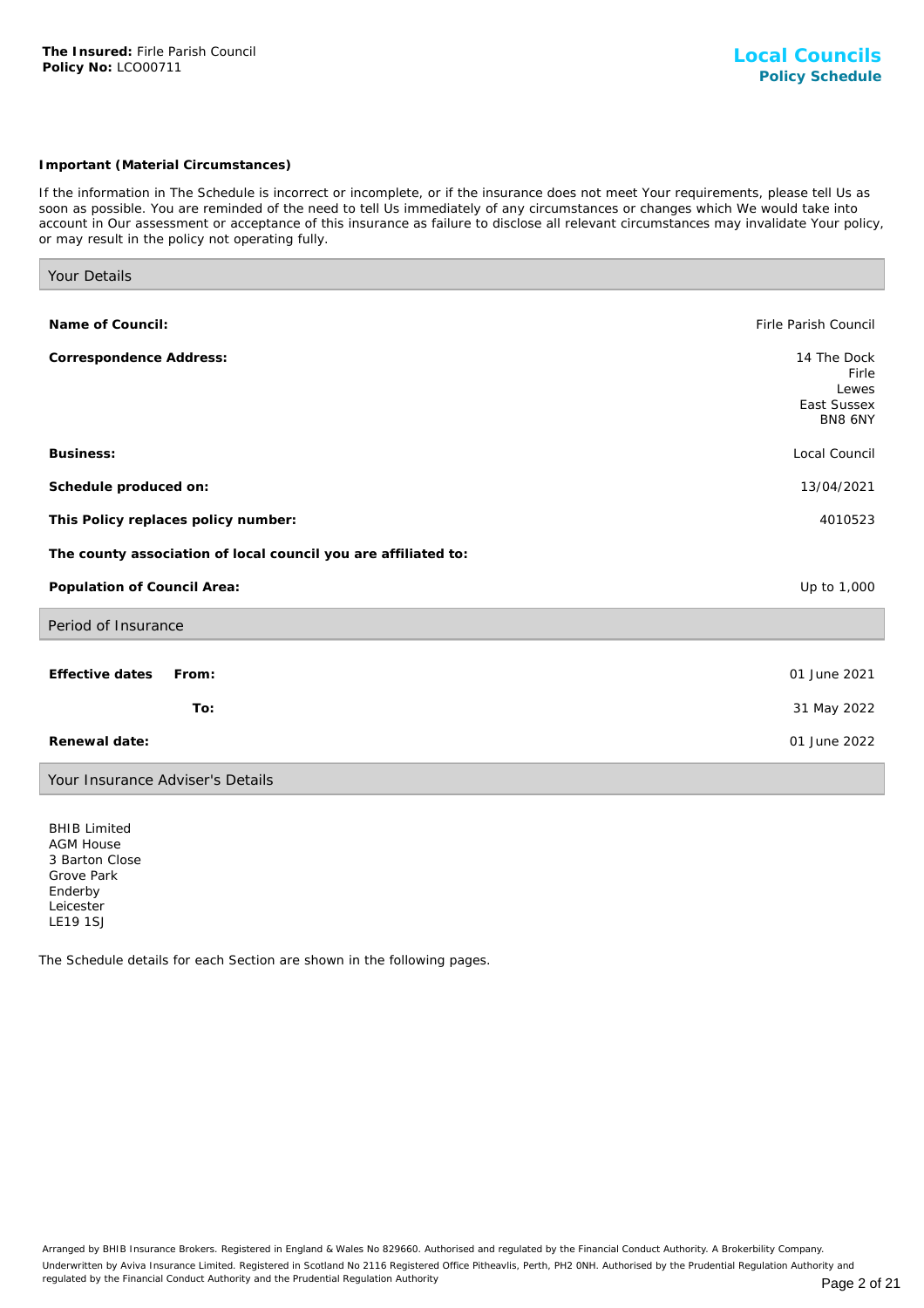# Premium Details

| Annual Premium (excluding Terrorism):   | £588.25 |
|-----------------------------------------|---------|
| Insurance Premium Tax:                  | £70.59  |
| Total Amount Due (excluding Terrorism): | £658.84 |
| Terrorism Premium:                      | £12.82  |
| Insurance Premium Tax:                  | £1.54   |
| <b>Total Amount Due:</b>                | £14.36  |
| Overall Annual Premium:                 | £601.07 |
| Overall Insurance Premium Tax:          | £72.13  |
| Overall Amount Due:                     | £673.20 |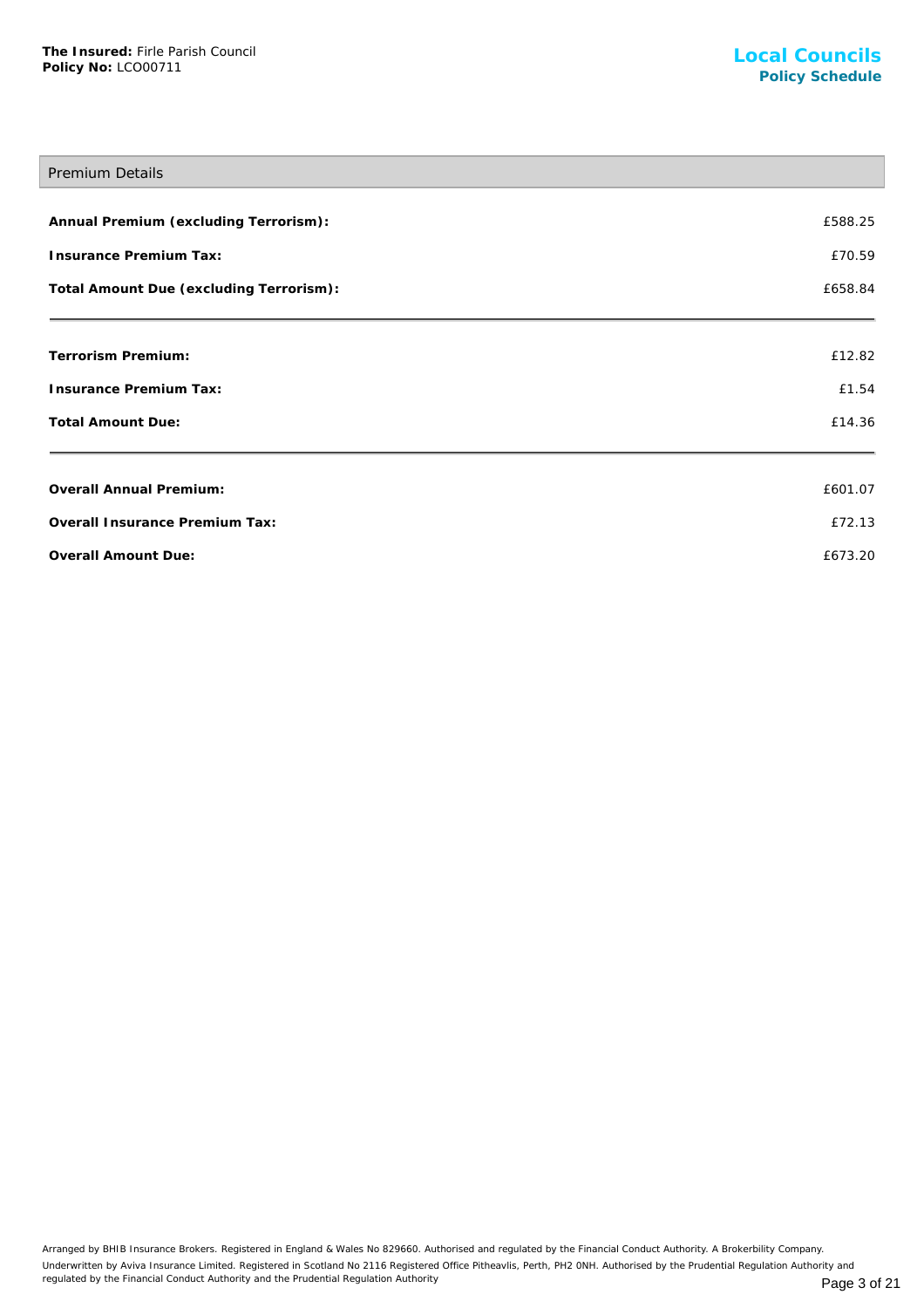| Cover Summary                                           |                 |                    |
|---------------------------------------------------------|-----------------|--------------------|
| Section                                                 | Cover Operative | Limit of Indemnity |
| Property Damage                                         | Covered         | As per Schedule    |
| Money                                                   | Covered         | As per Schedule    |
| <b>Business Interruption</b>                            | Not Covered     | Nil                |
| Employers' Liability                                    | Covered         | £10,000,000        |
| Public and Products Liability                           | Covered         | £10,000,000        |
| <b>Fidelity Guarantee</b>                               | Covered         | £250,000           |
| No Claims Discount and Application of Excess Protection | Not Covered     | Not Applicable     |
| Libel and Slander                                       | Covered         | £250,000           |
| Officials Indemnity                                     | Covered         | £500,000           |
| Personal Accident                                       | Not Covered     | Nil                |
| Legal Expenses                                          | Covered         | £250,000           |
| Data Breach Response                                    | Not Covered     | Nil                |

Applicable to all Sections where stated.

**Excess**

From the amount of all claims in respect of one Occurrence, which shall be adjusted in accordance with the terms Exclusions and Conditions of this Policy, the Insurer will deduct the amount of the Excess stated.

Insurance Limits (and Sub-limits) are inclusive of Excesses.

Only one Excess will apply in respect of any one Occurrence. In the event that more than one Excess applies, then only the higher Excess will apply.

#### **Sub Limits**

Sub-limits form part of the Limit of Liability and, unless otherwise stated, do not apply in addition to it.

All Limits of Liability apply any one Occurrence.

Limits are inclusive of the Excess unless otherwise stated.

If more than one Sub-limit applies to the same loss, the Insurer's liability will be limited to the lesser Sub-limit.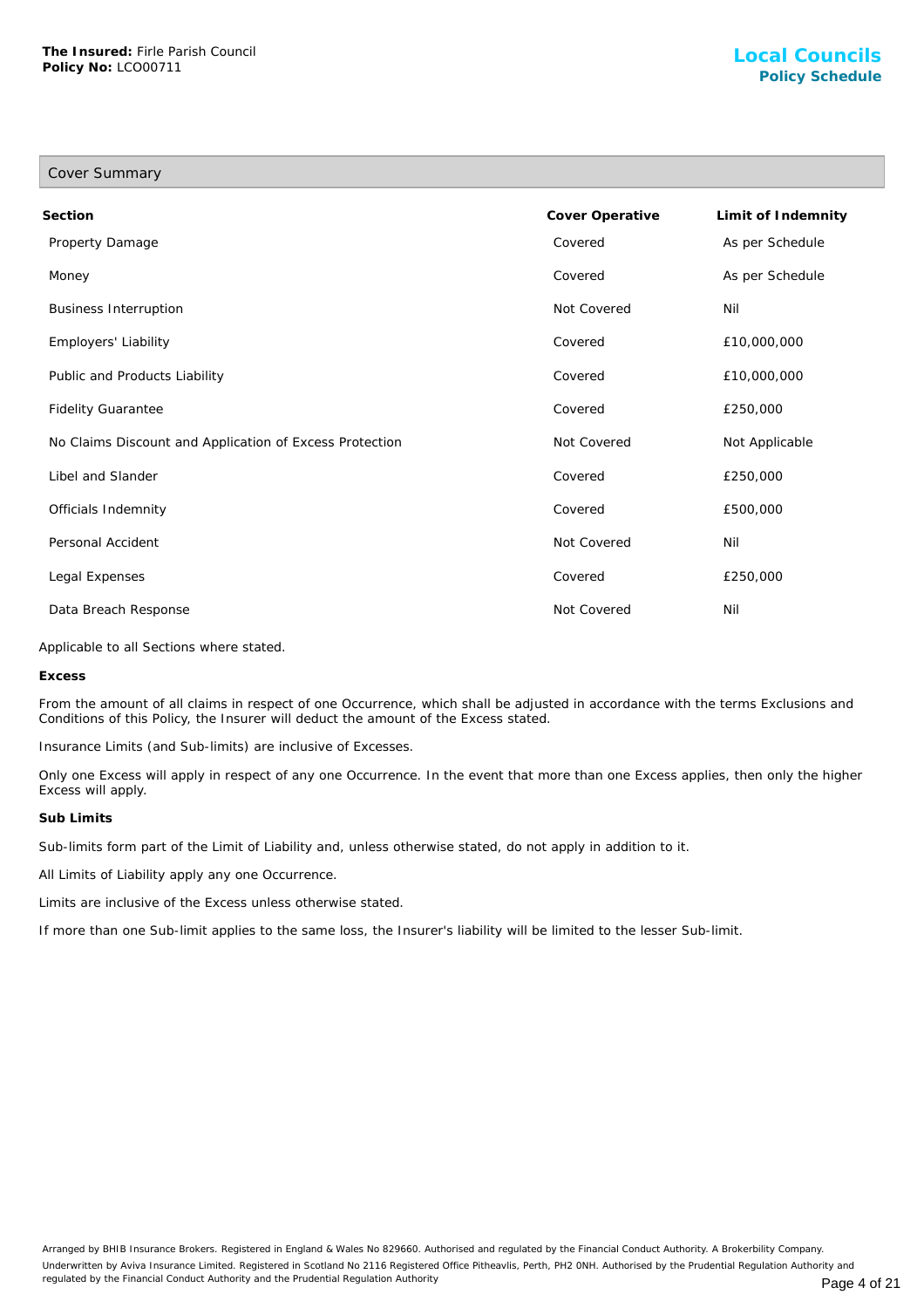# **Part A - Property Damage and Business Interruption**

| Section 1 - Property Damage                   |                       |             |
|-----------------------------------------------|-----------------------|-------------|
| Property Insured                              | <b>Declared Value</b> | Sum Insured |
| <b>Buildings</b>                              | Not Insured           | Not Insured |
| Contents                                      | £12,500               | £15,000     |
| Other Property Insured away from the Premises |                       |             |
| <b>Street Furniture</b>                       | £30,000               | £36,000     |
| Gates and Fences                              | £12,500               | £15,000     |
| Playground Equipment                          | £50,000               | £60,000     |
| <b>CCTV Equipment</b>                         | Not Insured           | Not Insured |
| War Memorials                                 | £30,000               | £36,000     |
| <b>Ground Surfaces</b>                        | £2,607                | £3,128      |
| Mowers and Machinery                          | £5,000                | £6,000      |
| Sports Equipment                              | £10,000               | £12,000     |
| Regalia                                       | Not Insured           | Not Insured |
| Terrorism                                     | Insured               |             |

**Section Excess:** £125

**Excess in respect of all Subsidence claims:** £1,000

**Excess in respect of all Terrorism claims:** Nil

**Territorial Limits:** Great Britain, Northern Ireland, the Channel Islands and the Isle of Man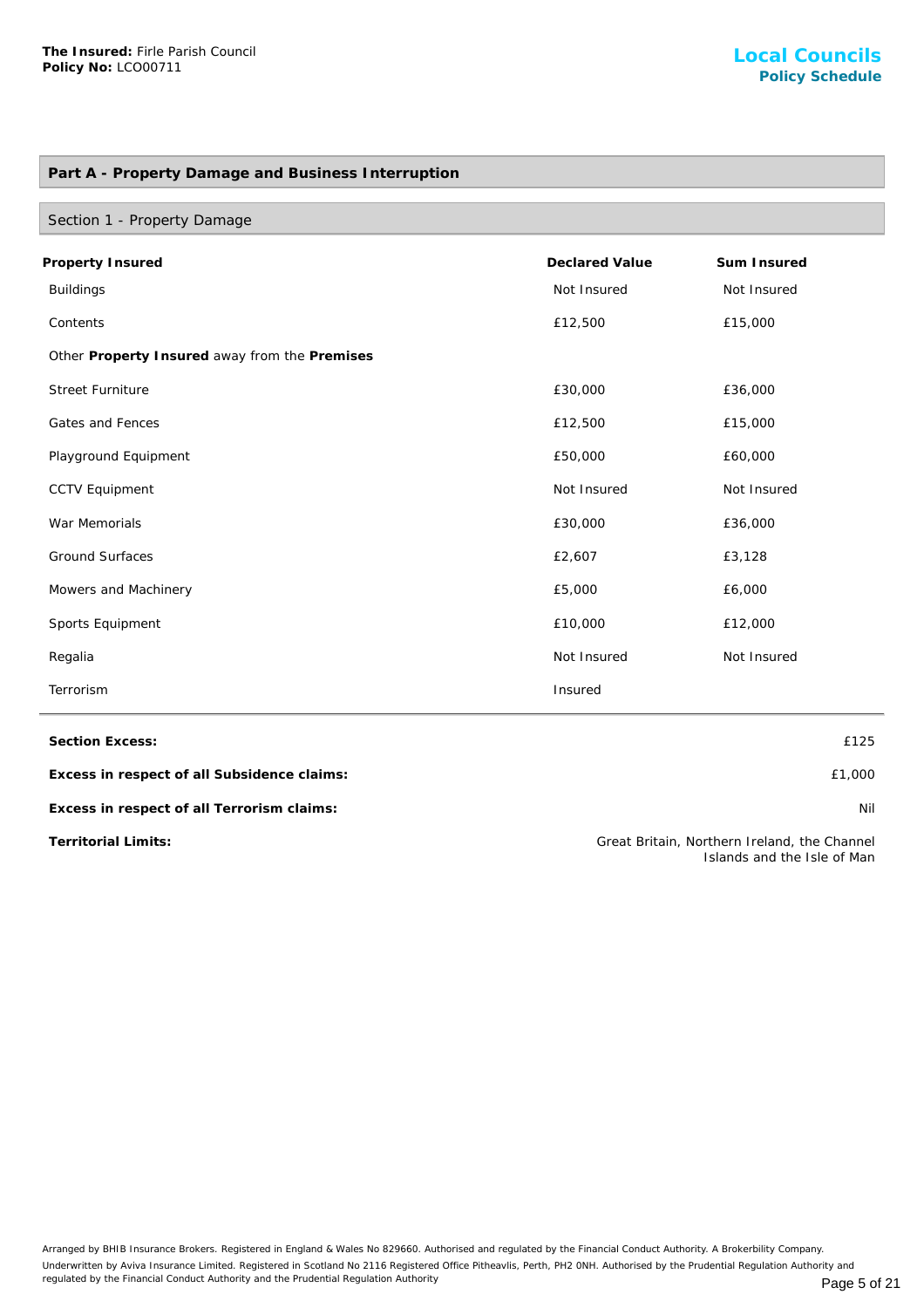# Property Damage Extensions - Sub-Limits

|                                                 | Sub-Limit of Indemnity                                                |
|-------------------------------------------------|-----------------------------------------------------------------------|
| Decontamination and Clean Up Expense            | £25,000                                                               |
| Deterioration of Freezer Stock                  | £1,000                                                                |
| Fire Brigade Charges and Extinguishing Expenses | £25,000                                                               |
| Inadvertent Omission to Insure                  | £250,000                                                              |
| Involuntary Betterment                          | £25,000                                                               |
| Landscaping Costs                               | £25,000                                                               |
| Locks                                           | £5,000                                                                |
| Metered Utility Charges                         | £25,000                                                               |
| Mitigation of Environmental Impact              | 10% of the Building<br>Sum Insured or<br>£50,000 whichever is<br>less |
| Mitigation of Loss                              | £10,000                                                               |
| Motor Vehicles                                  | £10,000                                                               |
| Pair and Set / Consequential Reduction in Value | £10,000                                                               |
| Resilient Repairs - Extra Costs                 | £10,000                                                               |
| Third Party Sites                               | £10,000                                                               |
| Trace and Access                                | £25,000                                                               |
| Unauthorised Use of Metered Utilities           | £10,000                                                               |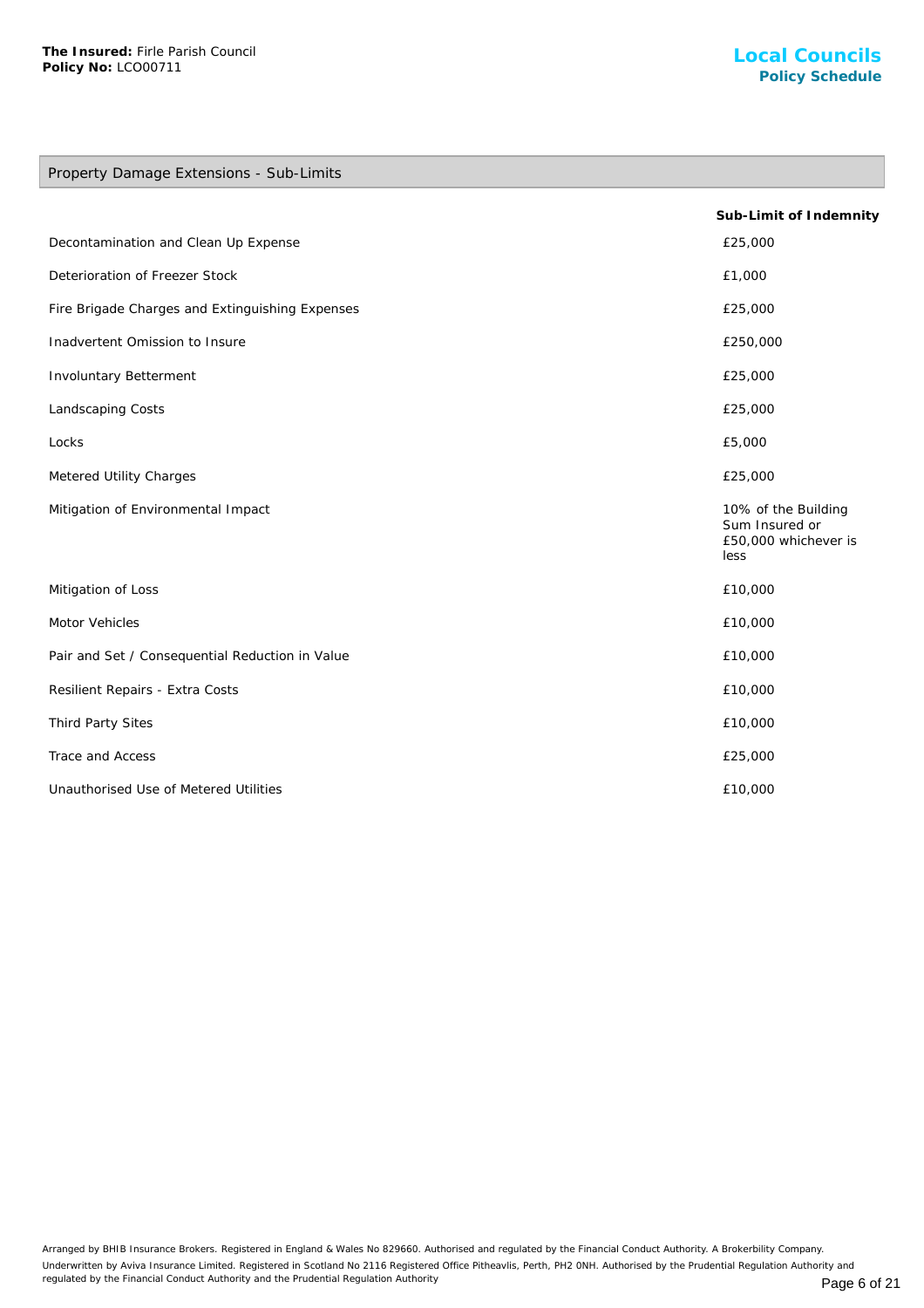# Section 1A - Money

| Money                                                                                  | Insured  |
|----------------------------------------------------------------------------------------|----------|
| Crossed cheques and other non-negotiable Money                                         | £250,000 |
| In Transit or in the Insured's premises during business hours, or in a bank night safe | £2,500   |
| In a locked safe at the Insured's premises out of business hours                       | £2,500   |
| Out of a safe at the Insured's premises out of business hours                          | £350     |
| In the private dwelling houses of any councillors or clerks                            | £350     |
| Whilst at exhibitions and/or fetes                                                     | £350     |

Personal Accident (Assault) - if any **Employee** or other person entrusted with money is injured as a direct result of theft or attempted theft of money involving assault or violence or the threat of assault or violence. Scale of benefits as follows:

| 1. Death                                                             | £25,000                                                                                           |
|----------------------------------------------------------------------|---------------------------------------------------------------------------------------------------|
| 2. Loss of Limb(s), Loss of Hearing, Loss of Sight or Loss of Speech | £25,000                                                                                           |
| 3. Permanent Total Disablement                                       | £25,000                                                                                           |
| 4. Temporary Total Disablement                                       | £100 per week                                                                                     |
| 5. Temporary Partial Disablement                                     | £50 per week                                                                                      |
| 6. The cost of professional counselling                              | £30 per hour<br>£1,000 per person<br>£5,000 in the<br>aggregate during the<br>Period of Insurance |
| 7. Clothing and Personal Effects                                     | £250                                                                                              |
| <b>Territorial Limits</b>                                            | Great Britain, Northern<br>Ireland, the Channel<br>Islands and the Isle of<br>Man                 |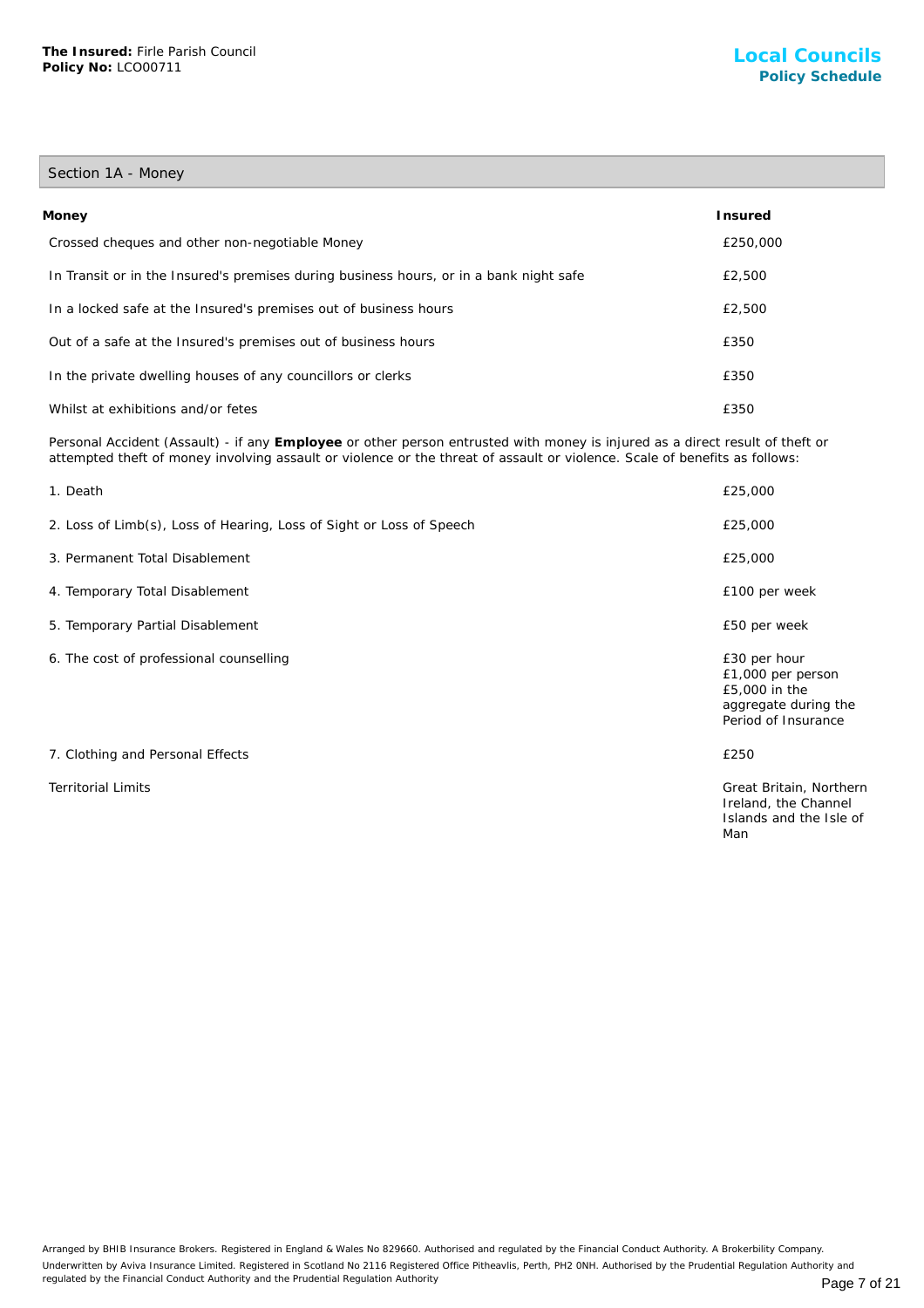**Excess**

| Section 2 - Business Interruption                                                                                                        |                                                                             |             |  |
|------------------------------------------------------------------------------------------------------------------------------------------|-----------------------------------------------------------------------------|-------------|--|
|                                                                                                                                          | Cover                                                                       | Sum Insured |  |
| Item 1 - Gross Revenue                                                                                                                   | Not Insured                                                                 |             |  |
| Item 2 - Additional Increased Cost of Working                                                                                            | Not Insured                                                                 |             |  |
| Item 3 - Standalone Increased Cost of Working                                                                                            | Not Insured                                                                 |             |  |
| Item 4 - Loss of Rent Receivable                                                                                                         | Not Insured                                                                 |             |  |
| <b>Territorial Limits</b>                                                                                                                | Great Britain, Northern Ireland, the Channel<br>Islands and the Isle of Man |             |  |
| Business Interruption Extensions - Sub-Limits<br>The following Sub-Limits only apply when Section 2 Item 1 above is marked as 'Insured'. |                                                                             |             |  |
|                                                                                                                                          | Sub-Limit of Indemnity                                                      |             |  |
| <b>Extended Premises</b>                                                                                                                 |                                                                             |             |  |
| <b>Customers' Premises</b>                                                                                                               | £50,000                                                                     |             |  |
| Suppliers' Premises                                                                                                                      | £50,000                                                                     |             |  |
| Third Party Premises                                                                                                                     | £50,000                                                                     |             |  |
| Transit                                                                                                                                  | £50,000                                                                     |             |  |
| Extended Incident                                                                                                                        |                                                                             |             |  |

Notifiable Human Disease and Other Health Risks £50,000

Prevention of Access and Loss of Attraction £50,000

Utilities £50,000

Utilities £500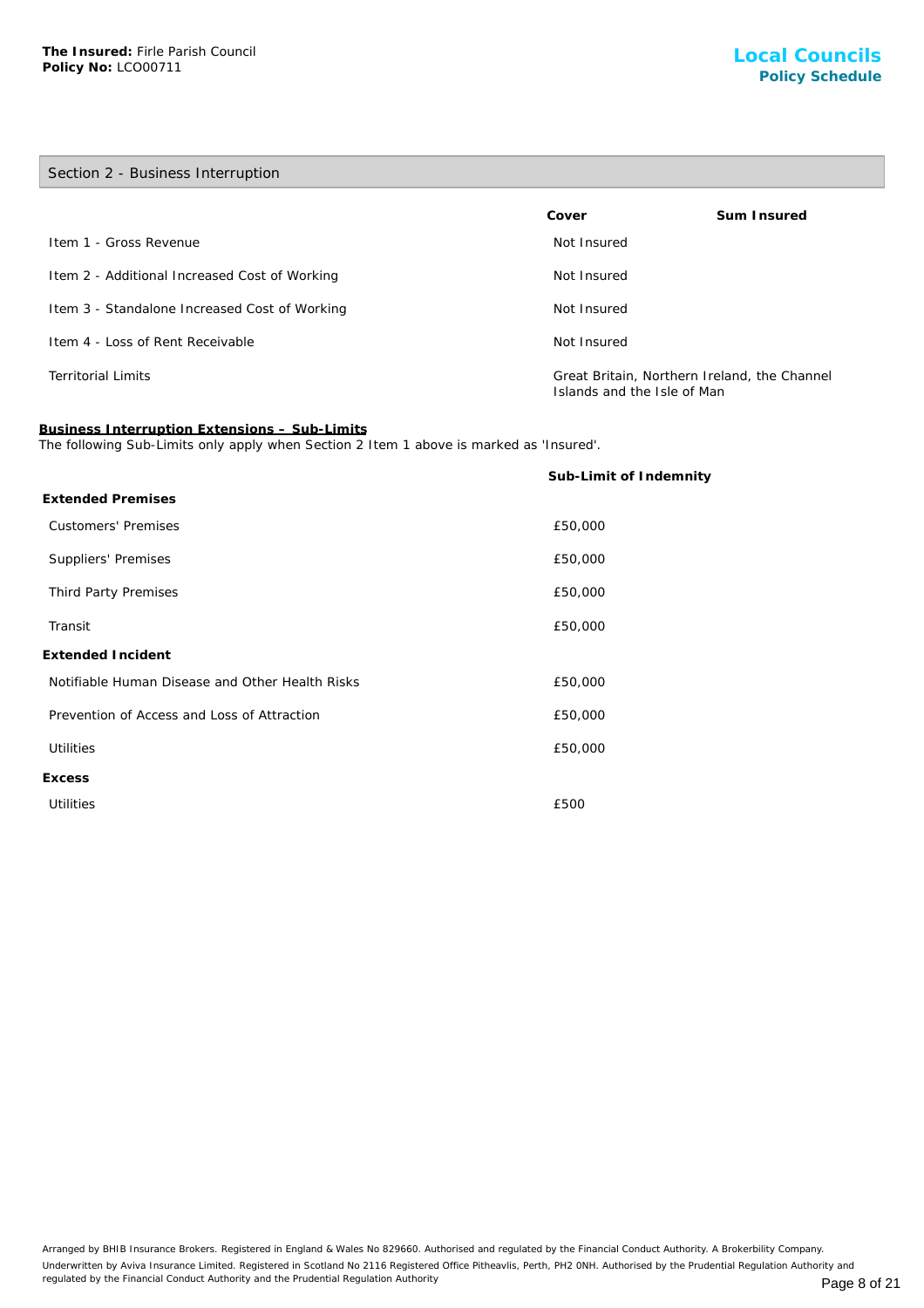# Property Damage and Business Interruption Extensions - Sub-Limits

**Claims Preparation Expenses:** £10,000 any one occurrence and £50,000 in the aggregate for the Period of Insurance

*Applicable to claims above £50,000 in value only*: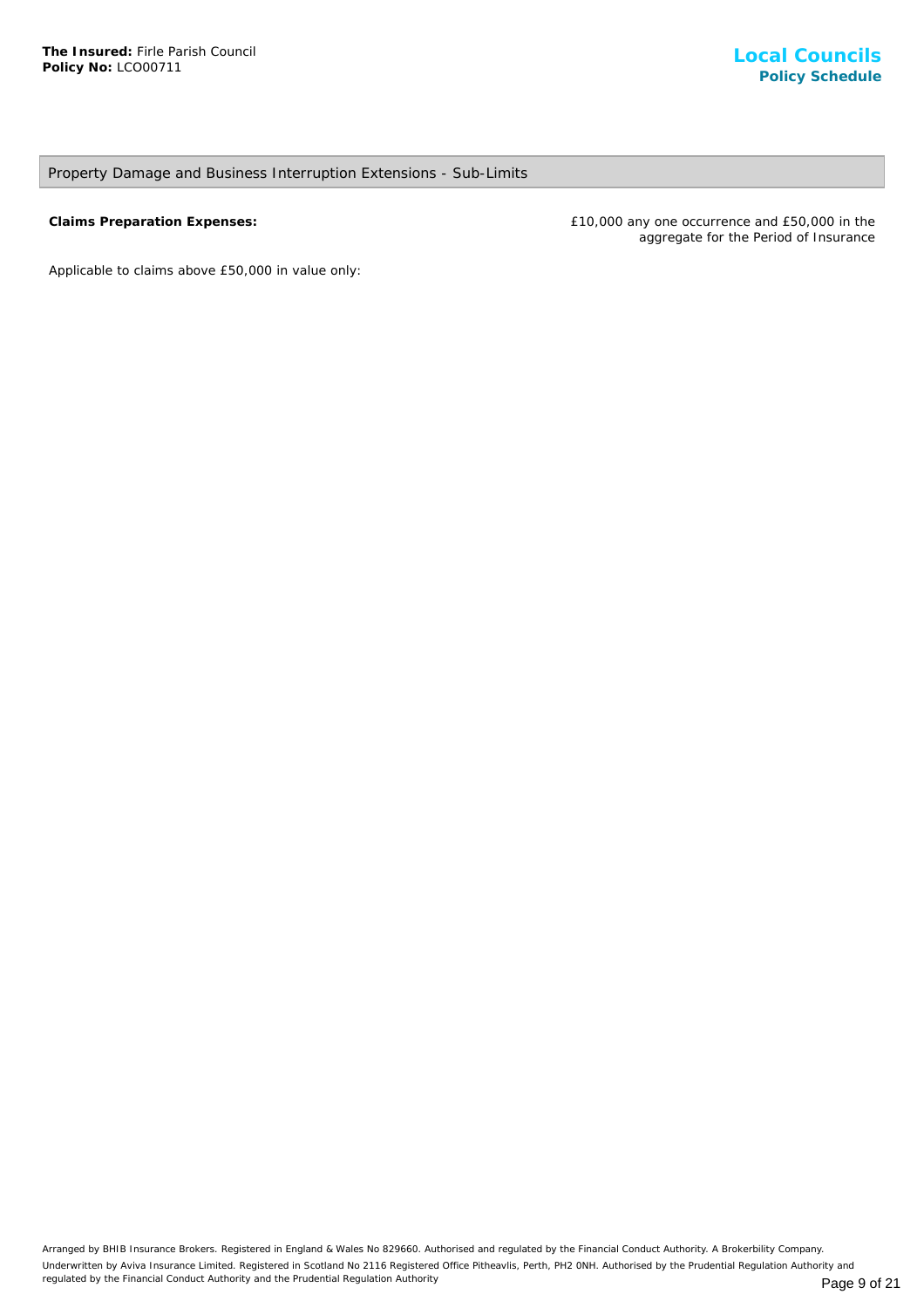|  | Part B - Liabilities |
|--|----------------------|
|  |                      |

| Section 3     | Employer's Liability                                                                                  | Limit of Indemnity | £10,000,000 any one claim or series of claims<br>arising out of any one occurrence or series of<br>occurrences consequent on or attributable to one<br>source or original cause |  |
|---------------|-------------------------------------------------------------------------------------------------------|--------------------|---------------------------------------------------------------------------------------------------------------------------------------------------------------------------------|--|
|               | <b>Territorial Limits</b>                                                                             |                    | Worldwide in connection with the Business<br>conducted by the Insured from premises within<br>Great Britain, Northern Ireland, the Isle of Man<br>and the Channel Islands       |  |
|               | Employer's Liability - Sub-Limits                                                                     |                    |                                                                                                                                                                                 |  |
|               | Terrorism                                                                                             |                    | £5,000,000 any one claim or series of claims<br>arising out of any one occurrence or series of<br>occurrences consequent on or attributable to one<br>source or original cause  |  |
| Section 4     | Public Liability                                                                                      | Limit of Indemnity | £10,000,000 any one occurrence                                                                                                                                                  |  |
|               | Products Liability<br>(Personal Injury and or<br>Property Damage caused<br>by the Insured's Products) | Limit of Indemnity | £10,000,000 any one occurrence and in the<br>aggregate for the Period of Insurance                                                                                              |  |
|               | Pollution Liability                                                                                   | Limit of Indemnity | £10,000,000 any one occurrence and in the<br>aggregate for the Period of Insurance                                                                                              |  |
|               | <b>Territorial Limits</b>                                                                             |                    | Worldwide in connection with the Business<br>conducted by the Insured from premises within<br>Great Britain, Northern Ireland, the Isle of Man<br>and the Channel Islands       |  |
|               | Public and Products Liability Extensions - Sub-Limits                                                 |                    |                                                                                                                                                                                 |  |
|               | Indemnity to Hirer                                                                                    |                    | £2,500,000 any one occurrence and in the<br>aggregate for the Period of Insurance                                                                                               |  |
|               | Advertising Indemnity                                                                                 |                    | £1,000,000 any one occurrence and in the<br>aggregate for the Period of Insurance                                                                                               |  |
| <b>Excess</b> |                                                                                                       |                    |                                                                                                                                                                                 |  |
| Amount        | £250                                                                                                  | to Property Damage | any one claim or series of claims arising out of any one Occurrence relating                                                                                                    |  |
|               | Nil                                                                                                   | all other claims   |                                                                                                                                                                                 |  |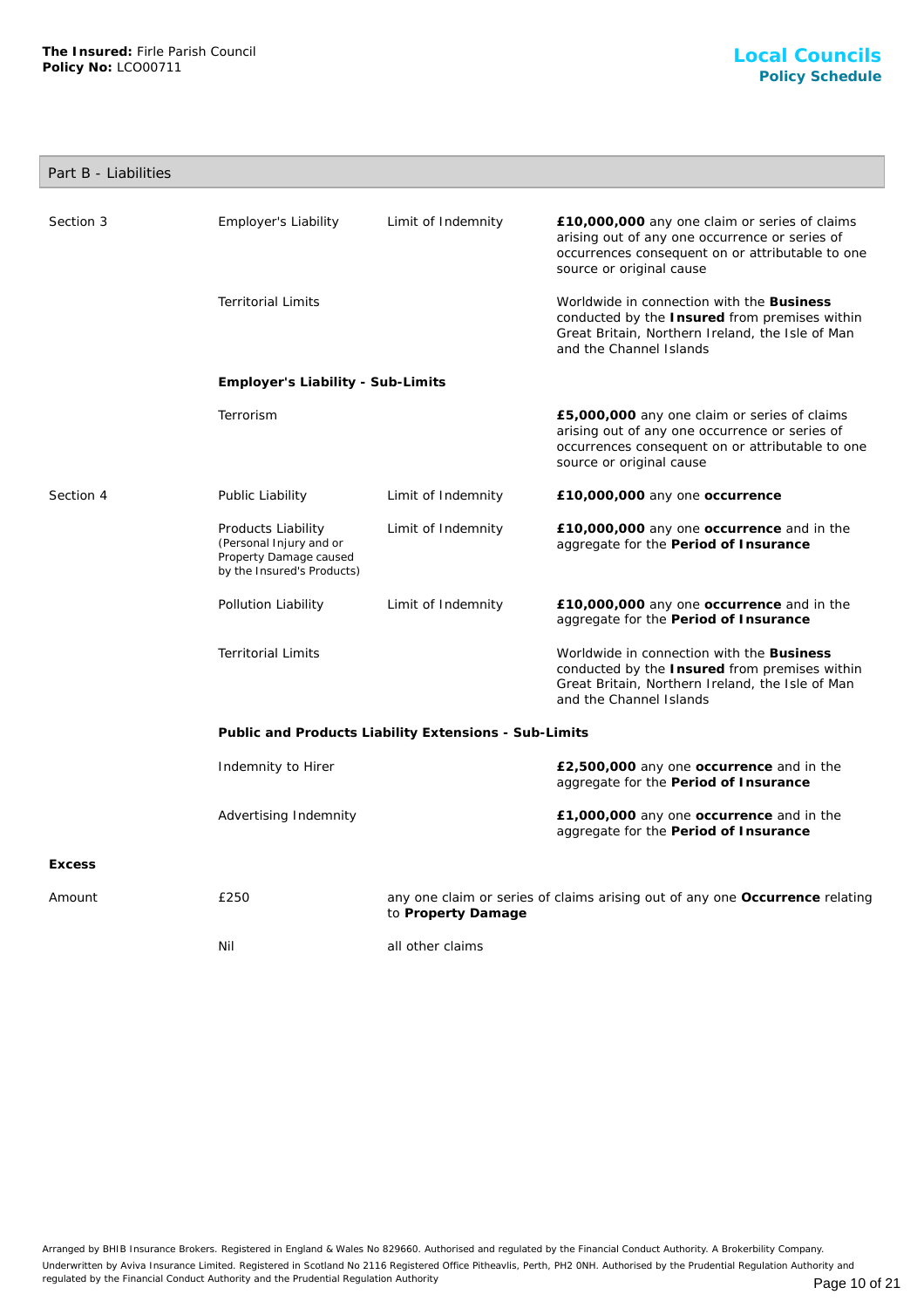# Part C - Additional Covers

| Section 5                          | <b>Fidelity Guarantee</b>                                               | Limit any one Loss        | £250,000 any one occurrence and in the<br>aggregate for the Period of Insurance                                     |
|------------------------------------|-------------------------------------------------------------------------|---------------------------|---------------------------------------------------------------------------------------------------------------------|
|                                    |                                                                         | <b>Territorial Limits</b> | Great Britain, Northern Ireland, the Channel<br>Islands and the Isle of Man                                         |
|                                    | Sub-Limits                                                              | <b>Auditors Fees</b>      | 10% of the total payment otherwise agreed under<br>the claim subject to a maximum of £50,000<br>payable in addition |
|                                    |                                                                         | Re-Writing of Records     | 10% of the total payment otherwise agreed under<br>the claim subject to a maximum of £50,000<br>payable in addition |
| Section 6                          | <b>NCD &amp; Excess Protection</b>                                      |                           | Not Insured                                                                                                         |
|                                    | Loss of No Claims Discount                                              |                           | £500                                                                                                                |
|                                    | Application of Excess Protection                                        |                           | £250                                                                                                                |
| Section 7                          | Libel and Slander                                                       | Limit of Indemnity        | £250,000 any one occurrence and in the<br>aggregate for the Period of Insurance                                     |
|                                    |                                                                         | <b>Territorial Limits</b> | Great Britain, Northern Ireland, the Channel<br>Islands and the Isle of Man                                         |
|                                    |                                                                         | Co-Insurance              | 10%                                                                                                                 |
| Section 8                          | Officials Indemnity                                                     | Limit of Indemnity        | £500,000 any one occurrence and in the<br>aggregate for the Period of Insurance                                     |
|                                    |                                                                         | <b>Territorial Limits</b> | Great Britain, Northern Ireland, the Channel<br>Islands and the Isle of Man                                         |
| Section 9                          | Personal Accident                                                       |                           | Not Insured                                                                                                         |
|                                    | Operative Time of<br>Cover                                              |                           | Whilst carrying out official duties                                                                                 |
| Scale of Compensation - Ages 16-75 |                                                                         |                           |                                                                                                                     |
|                                    | 1. Death                                                                |                           | £100,000                                                                                                            |
|                                    | 2. Loss of Limb(s), Loss of Hearing, Loss of Sight<br>or Loss of Speech |                           | £100,000                                                                                                            |
|                                    | 3. Permanent Total Disablement                                          |                           | £100,000                                                                                                            |
|                                    | 4. Temporary Total Disablement                                          |                           | £200 per week                                                                                                       |
|                                    | 5. Temporary Partial Disablement                                        |                           | £100 per week                                                                                                       |
|                                    | Excess period for items 4 & 5                                           |                           | 14 days                                                                                                             |
|                                    | Maximum Benefit Period for items 4 & 5                                  |                           | 104 weeks                                                                                                           |

In respect of any Insured Person who at the commencement of the current Period of Insurance is between the ages of 76 and 85 years the amounts stated in Items 1 and 2 of the Scale of Compensation are each reduced to £10,000.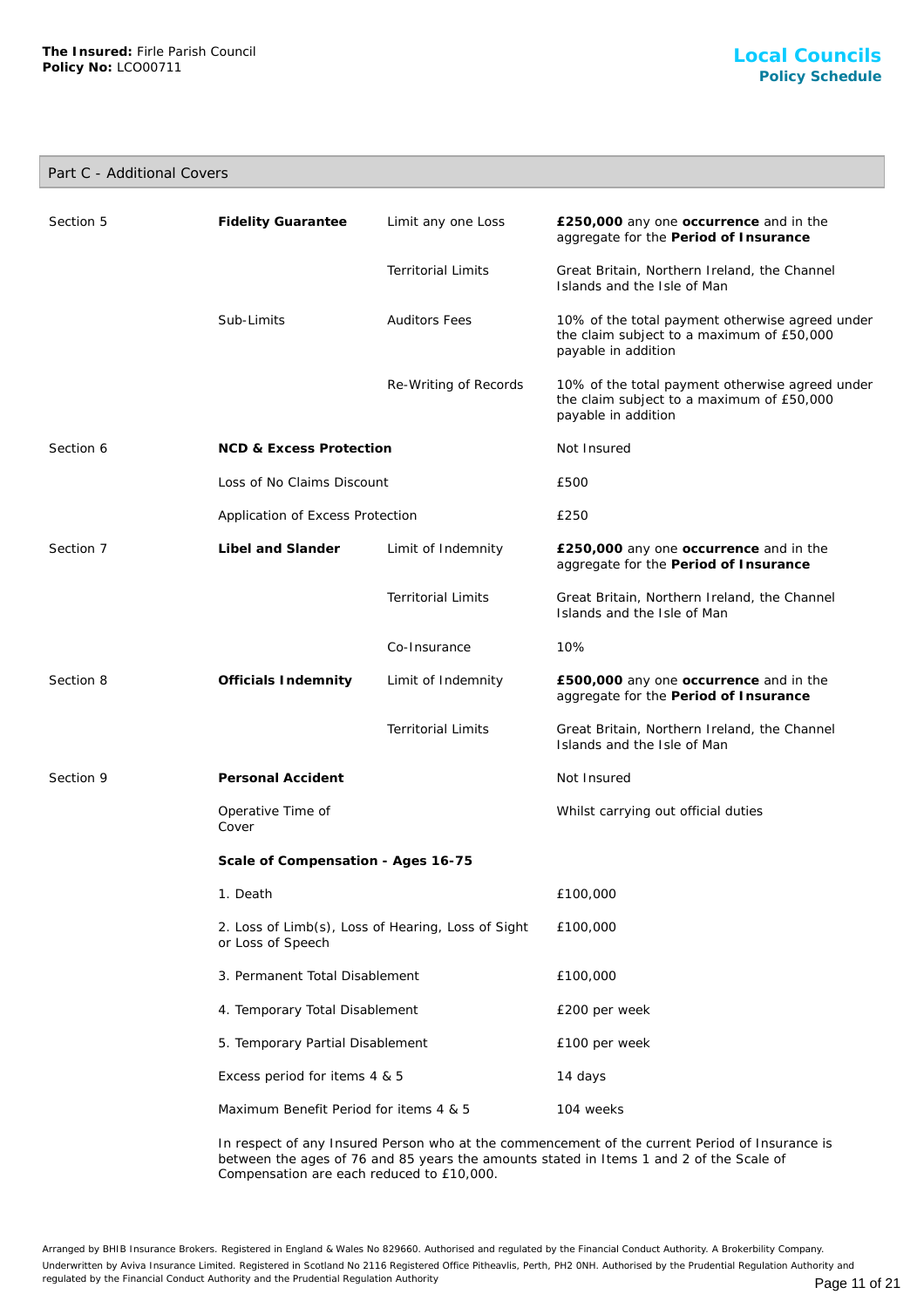#### **Continental Scale**

| The Insured: Firle Parish Council<br>Policy No: LCO00711 |                           |                                                                   |                                                                                                                                                                                                    | <b>Local Council</b><br><b>Policy Schedu</b> |
|----------------------------------------------------------|---------------------------|-------------------------------------------------------------------|----------------------------------------------------------------------------------------------------------------------------------------------------------------------------------------------------|----------------------------------------------|
|                                                          |                           | <b>Continental Scale</b>                                          |                                                                                                                                                                                                    |                                              |
|                                                          |                           | survived for at least one month                                   | Compensation under Item 2 of the Scale of Benefits will be paid in accordance with the following<br>percentages subject of a maximum payment of 100% in the aggregate which the Insured Person has |                                              |
|                                                          | a)                        | Permanent Total Disablement                                       |                                                                                                                                                                                                    | 100%                                         |
|                                                          | b)                        | Permanent Loss of One or More Limbs                               |                                                                                                                                                                                                    | 100%                                         |
|                                                          | $\mathsf{C}$ )            |                                                                   | Loss of Limb(s), Loss of Hearing, Loss of Signt or Loss of Speech                                                                                                                                  |                                              |
|                                                          | i)                        | Loss of Sight in One or Both Eyes or Loss of Hearing in Both Ears |                                                                                                                                                                                                    | 100%                                         |
|                                                          |                           | ii)<br>Loss of Hearing in One Ear                                 |                                                                                                                                                                                                    | 10%                                          |
|                                                          | d)                        | Permanent Loss by Physical Seperation of                          |                                                                                                                                                                                                    |                                              |
|                                                          | i)                        | One Thumb                                                         |                                                                                                                                                                                                    |                                              |
|                                                          |                           | <b>Both Phalanges</b>                                             |                                                                                                                                                                                                    | 20%                                          |
|                                                          |                           | One Phalange                                                      |                                                                                                                                                                                                    | 7%                                           |
|                                                          |                           | ii)<br>One Index Finger                                           |                                                                                                                                                                                                    |                                              |
|                                                          |                           | Three Phalanges                                                   |                                                                                                                                                                                                    | 9%                                           |
|                                                          |                           | <b>Both Phalanges</b>                                             |                                                                                                                                                                                                    | 6%                                           |
|                                                          |                           | One Phalange                                                      |                                                                                                                                                                                                    | 2%                                           |
|                                                          |                           | iii)<br>One Other Finger                                          |                                                                                                                                                                                                    |                                              |
|                                                          |                           | Three Phalanges                                                   |                                                                                                                                                                                                    | 7%                                           |
|                                                          |                           | <b>Both Phalanges</b>                                             |                                                                                                                                                                                                    | 5%                                           |
|                                                          |                           | One Phalange                                                      |                                                                                                                                                                                                    | 2%                                           |
|                                                          |                           | One Great Toe<br>iv)                                              |                                                                                                                                                                                                    |                                              |
|                                                          |                           | <b>Both Phalanges</b>                                             |                                                                                                                                                                                                    | 6%                                           |
|                                                          |                           | One Phalange                                                      |                                                                                                                                                                                                    | 3%                                           |
|                                                          |                           | One Other Toe<br>iv)                                              |                                                                                                                                                                                                    |                                              |
|                                                          |                           | Three Phalanges                                                   |                                                                                                                                                                                                    | 3%                                           |
|                                                          |                           | <b>Both Phalanges</b>                                             |                                                                                                                                                                                                    | 2%                                           |
|                                                          |                           | One Phalange                                                      |                                                                                                                                                                                                    | 1%                                           |
|                                                          |                           | <b>Territorial Limits</b>                                         | Worldwide                                                                                                                                                                                          |                                              |
| Section 10                                               |                           | Legal Expenses                                                    | Insured                                                                                                                                                                                            |                                              |
|                                                          |                           | Limit of Indemnity                                                | £250,000                                                                                                                                                                                           |                                              |
|                                                          |                           | Employee Compensation Aggregate Limit                             | £1,000,000                                                                                                                                                                                         |                                              |
|                                                          | <b>Territorial Limits</b> |                                                                   | As stated in the Policy                                                                                                                                                                            |                                              |
| Aviva Legal Helpline                                     |                           |                                                                   |                                                                                                                                                                                                    |                                              |
|                                                          |                           |                                                                   | The Policy provides automatic free access to the Aviva Legal helpline. This is available 24 hours a day, 365 days a year.                                                                          |                                              |
|                                                          |                           |                                                                   | To contact the Aviva Legal helpline, please phone 0345 300 1899 and have the Policy Number available on request.                                                                                   |                                              |

| Employee Compensation Aggregate Limit | £1,000,000   |
|---------------------------------------|--------------|
| <b>Territorial Limits</b>             | As stated in |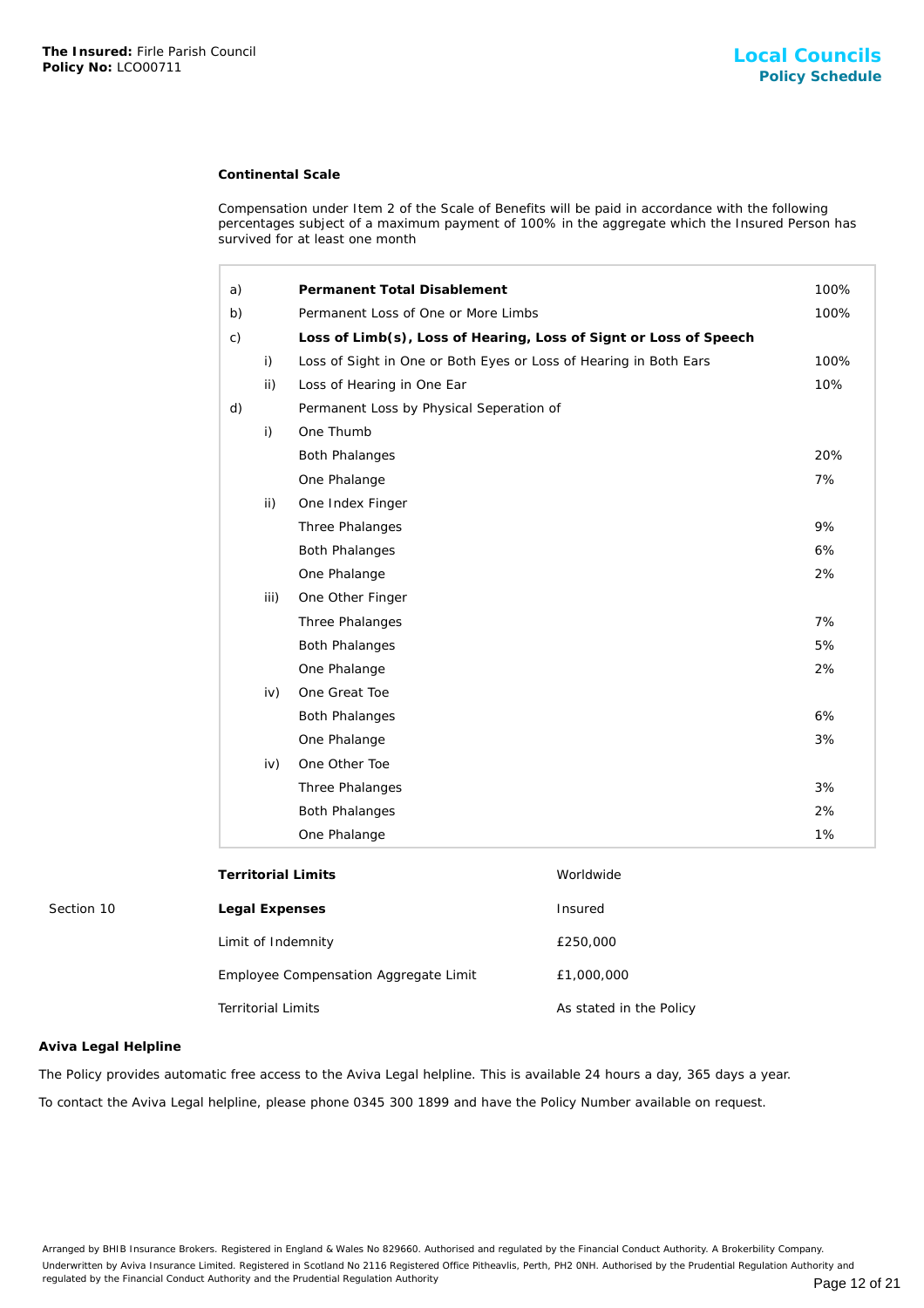## **Endorsements**

The following endorsements are applicable to your BHIB Local Councils Policy Wording, in addition to the cover provided under the BHIB Local Councils Policy Booklet | v.02.10.2019 policy wording.

Cover is provided effective from the commencement of your Period of Insurance specified in your Policy Schedule at no additional charge, and is subject to the General Conditions, Exclusions and definitions detailed within your policy wording.

#### Additional Endorsements

# **[ 3 ] - Clerk Absence Cover**

The following Extension is added to Part A - Section Two - Business Interruption: The **Insurer** will indemnify the **Insured** against;

- 1. death of the **Insured**'s **Clerk**, or;
- 2. total and permanent disablement of the Insured's Clerk, which prevents them from attending to their normal occupation,

due to injury caused by accidental and violent means

We will only pay the additional costs and/or expenses necessarily and reasonably incurred solely to prevent limitation of the normal activities undertaken by the **Insured** which but for such additional costs and/or expenses would have taken place

The liability of the Insurer under this extension shall not exceed a maximum of £500 per week, and £5,000 in any one **Period of Insurance**.

# **[ 30 ] - Tree Felling and Lopping Cover**

The following Extension is added to Part A - Section One - Property Damage:

The **Insurer** will pay for necessary and reasonable costs and expenses incurred by the **Insured** with the Insurer's consent for the lopping or removal of trees for which the **Insured** is responsible if such trees are considered by an arborologist or other qualified person to be an immediate threat to life or to the **Property Insured**.

However, this Extension will not cover legal or local authority costs involved in removing trees or costs solely incurred to comply with a preservation order.

The liability of the **Insurer** under this extension shall not exceed a maximum of £1,000 any one **Occurrence** and £5,000 any one **Period of Insurance**.

## **[ 31 ] - Fly Tipping Cover**

The following Extension is added to Part A - Section One - Property Damage:

The **Insurer** will pay the reasonable costs of clearing and removing any property illegally deposited in or around the **Premises**.

The liability of the **Insurer** under this extension shall not exceed a maximum of £1,000 any one **Occurrence** and £5,000 any one **Period of Insurance**.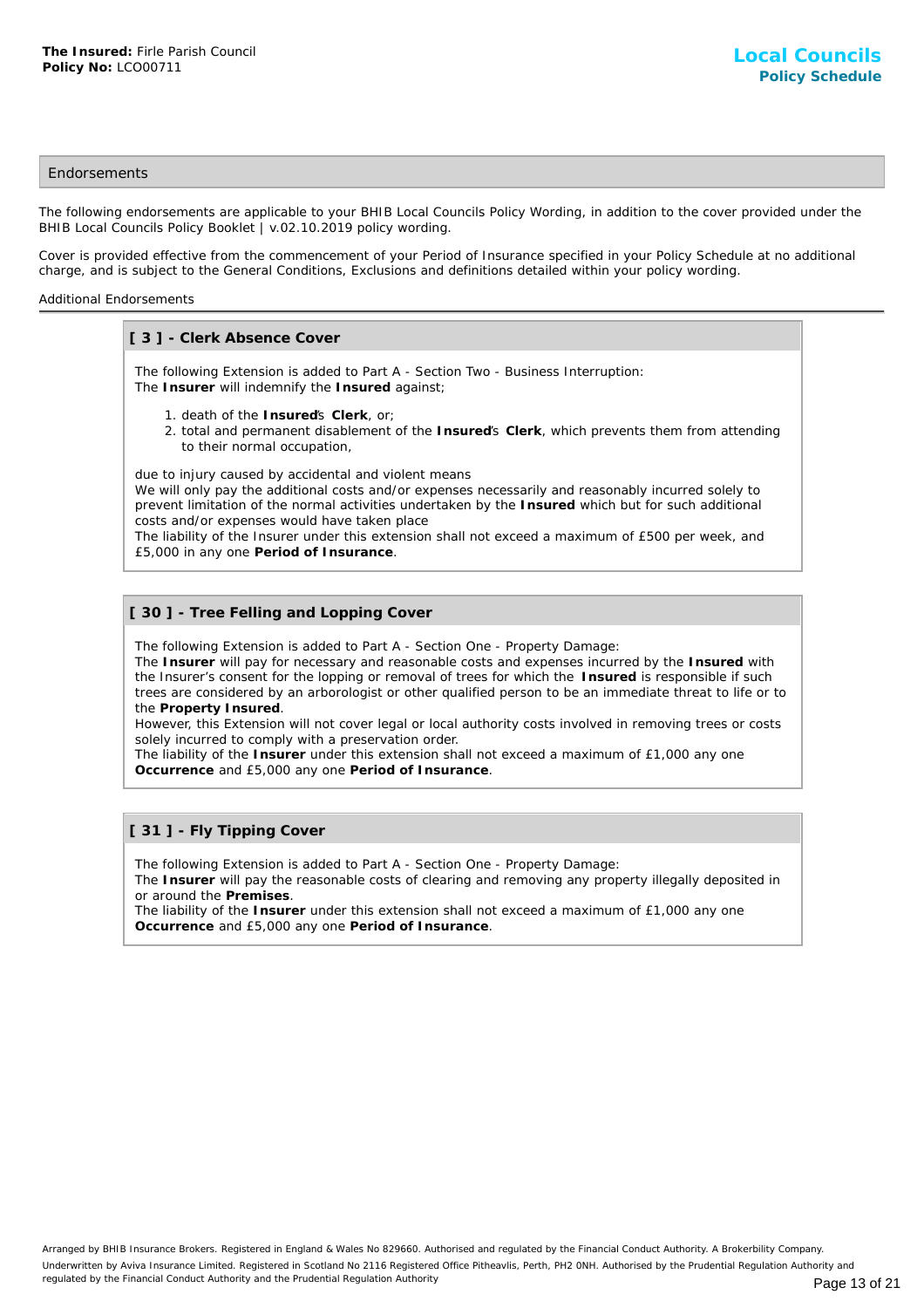| [ COVEX ] - General Exclusions - Coronavirus                                                                                                                                                                                                                                                                                                                                                                                                                                                               |  |  |
|------------------------------------------------------------------------------------------------------------------------------------------------------------------------------------------------------------------------------------------------------------------------------------------------------------------------------------------------------------------------------------------------------------------------------------------------------------------------------------------------------------|--|--|
| The following is added to the General Exclusions at the back of your policy booklet.                                                                                                                                                                                                                                                                                                                                                                                                                       |  |  |
| 3. We will not provide cover for any claim in any way directly or indirectly caused by, resulting<br>from or in connection with any of the following, regardless of any other cause or event<br>contributing concurrently or in any other sequence:<br>a. Any Coronavirus (including but not limited to SARS-CoV, SARS-CoV-2 and MERS-CoV) or<br>any disease caused by any Coronavirus (including but not limited to Severe Acute<br>Respiratory Syndrome, COVID-19 and Middle East Respiratory Syndrome); |  |  |
| or<br>b. Any mutation or variation of any virus or disease listed under 1 above, or any other<br>disease by any such mutated or varied virus,<br>including, without limitation to the scope of the foregoing:<br>i. Any measures taken by any governmental, public or other authority or any other person<br>for the prevention, suppression, mitigation, cleaning or removal of any virus or disease<br>referred to in a. or b. above,<br>or                                                              |  |  |
| ii. Any fear or threat of a., b. or i. above.<br>However, this Policy Exclusion does not apply in respect of the following Sections when insured<br>by this policy                                                                                                                                                                                                                                                                                                                                         |  |  |
| a. Employers' Liability<br>b. Public and Products Liability<br>c. Fidelity Guarantee<br>d. Officials Indemnity<br>e. Personal Accident                                                                                                                                                                                                                                                                                                                                                                     |  |  |

#### **[ GDPRCLP ] - Data Protection Act wording amendment (CLP)**

**Part C Section 10 Legal Expenses** The Data Protection clause is restated as follows **2. Legal defence**

- **B. Data Protection**
	- 1. The Insurer will defend the legal rights of an Insured Person following civil action taken against the **Insured Person** for compensation under Section 13 of the Data Protection Act 1998 or under Article 82 of the General Protection Regulation (Regulation (EU) 2016/679) or under any legislation implementing the General Data Protection Regulation or under any replacement legislation in respect of any of the foregoing. The **Insurer** will also pay any compensation award made against the **Insured Person** under Section 13 of the Data Protection Act 1998) or under Article 82 of the General Protection Regulation (Regulation (EU) 2016/679) or under any legislation implementing the General Data Protection Regulation or under any replacement legislation in respect of any of the foregoing.
	- 2. The Insurer will represent the Insured in appealing against the refusal of the Information Commissioner to register the **Insured's** application for registration or alteration of registered particulars or an appeal against an Enforcement Deregistration or Transfer Prohibition Notice.

Provided that at the time of the insured incident, the **Insured** is registered with the Information Commissioner in respect of Contingency 2B a)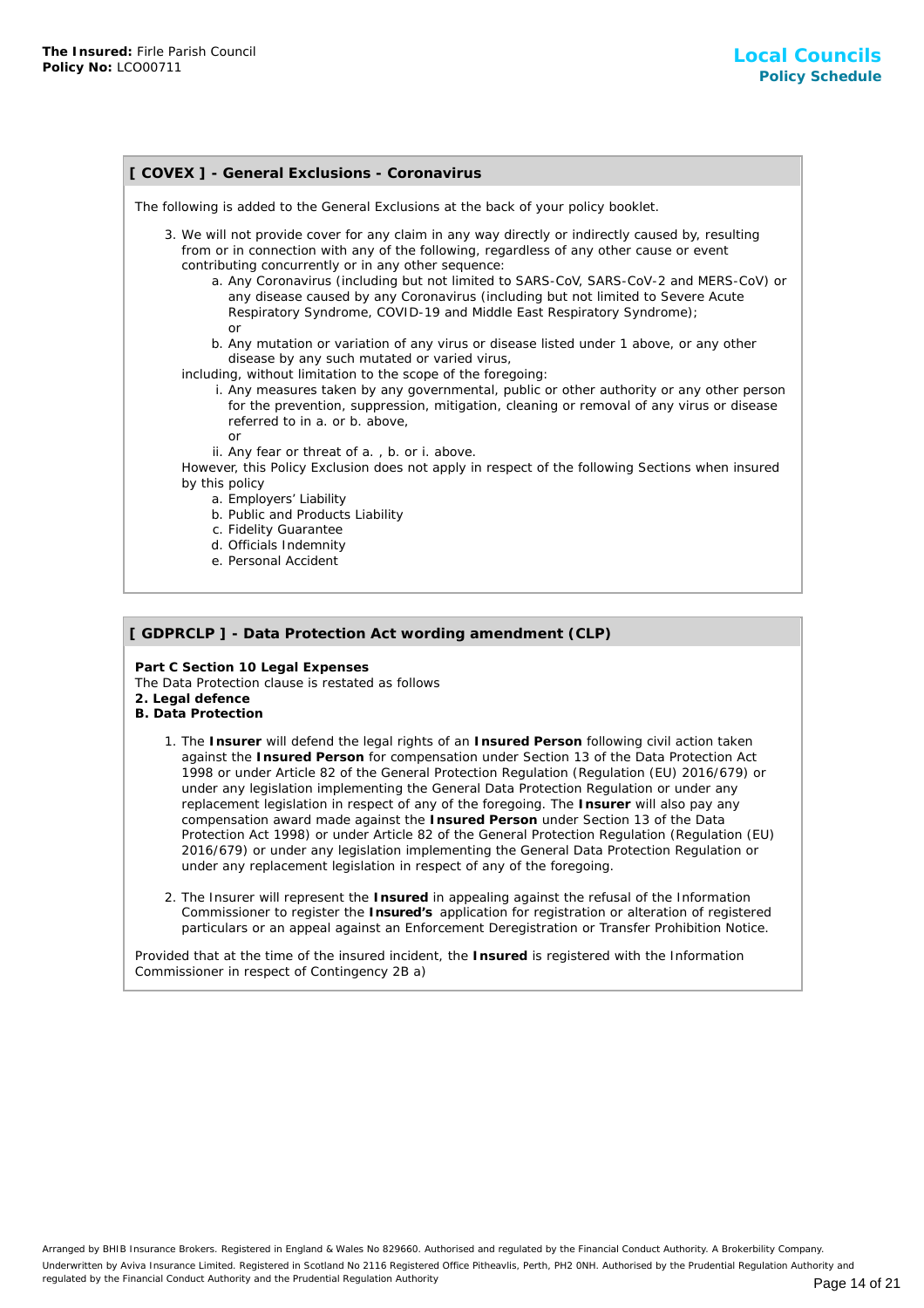# **[ GDPRELPL ] - Data Protection Act wording amendment (EL/PL)**

4. Data Protection Act

The indemnity provided by this Extension is on a "claims made" basis

Under this Extension the **Insurer** will indemnify the **Insured** and if the **Insured** so requests any **Person Entitled to Indemnity** in respect of their liability to pay

- a. compensation in respect of damage or distress arising under Section 13 of the Data Protection Act 1998 or under Article 82 of the General Protection Regulation(Regulation(EU) 2016/679)under any legislation implementing the General Data Protection Regulation or under any replacement legislation in respect of any of the foregoing and defence costs and expenses incurred with the consent of the **Insurer**
- b. defence costs incurred with the consent of the Insurer in relation to a prosecution brought under the Data Protection Act 1998 or under Article 82 of the General Protection Regulation(Regulation(EU) 2016/679) or under any legislation implementing the General Data Protection Regulation or under any replacement legislation in respect of any of the foregoing

The maximum We will pay for all claims happening during any one period of Insurance is £1,000,000

#### Provided that

a. Item a) of this Extension shall not apply

 i) in respect of Section 3 Employers' Liability to such damage or distress that is not suffered by an **Employee**

 ii) in respect of Section 4 Public and Products Liability to such damage or distress that is suffered by an **Employee**

iii) to the extent that an indemnity is provided elsewhere in this **Policy**

a. Item b) of this Extension shall not apply

 i) in respect of Section 3 Employers' Liability where the infringement leading to the prosecution does not relate to the personal data of an **Employee**

 ii) in respect of Section 4 Public and Products Liability where the infringement leading to the prosecution relates to the personal data of an **Employee**

- a. this Extension is subject to the Insured having registered in accordance with the terms of the Data Protection Act 1998 or under Article 82 of the General Protection Regulation (Regulation (EU) 2016/679) or under any legislation implementing the General Data Protection Regulation or under any replacement legislation in respect of any of the foregoing
- b. any claim for compensation is first made or prosecution first brought against the **Insured** during the **Period of Insurance**
- c. this Extension will not apply in respect of
- i. the payment of fines or penalties
- ii. the cost of replacing reinstating rectifying or erasing any data
- iii. claims which arise out of circumstances notified to previous insurers or known to the Insured at inception of this **Policy**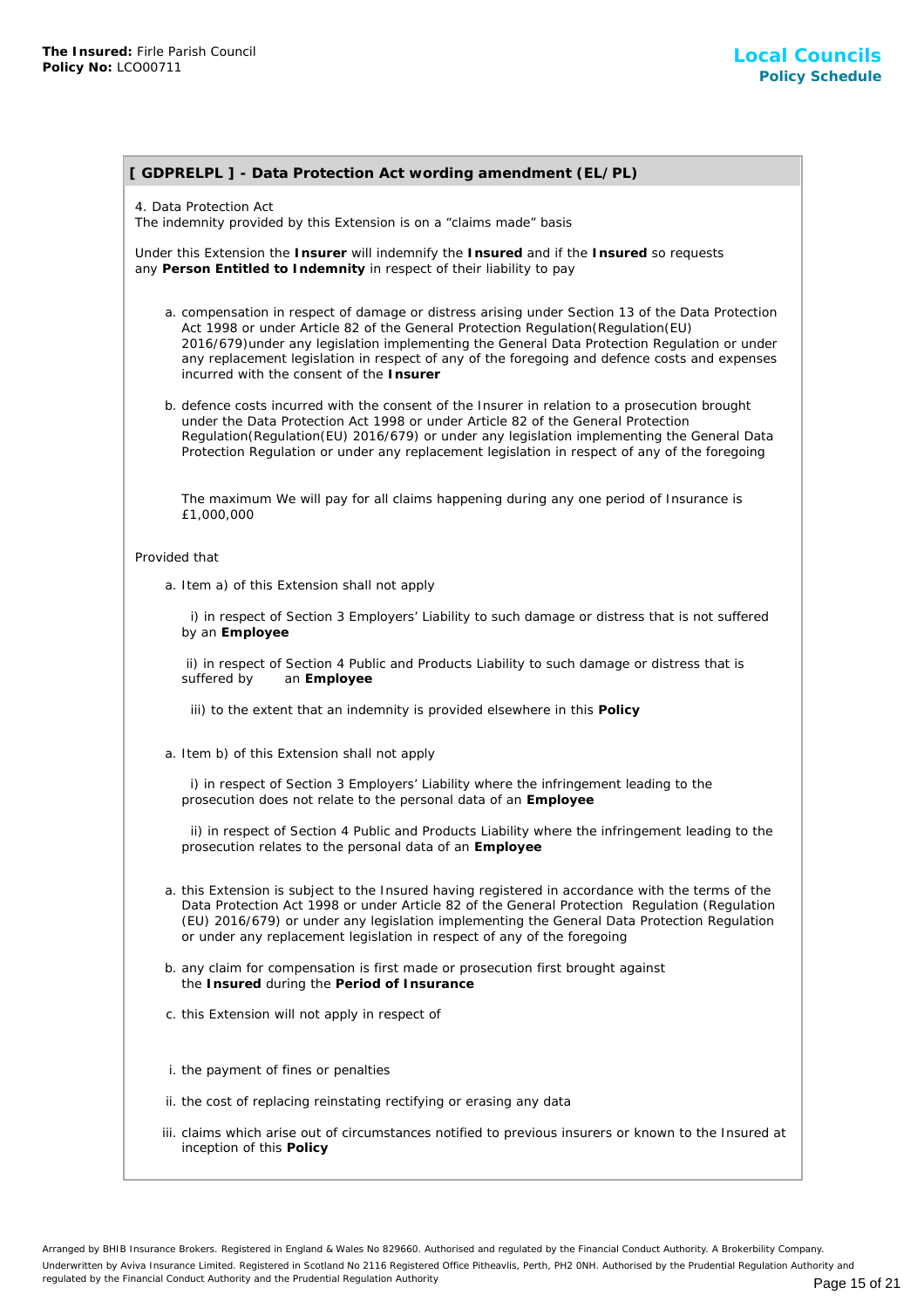# **[ IL001 ] - Index Linking**

**Sums Insured** and/or Declared Values will be adjusted to take into account movements in the appropriate index and renewal premiums will be based on the adjusted **Sums Insured** and/or Declared Values.

For **Contents** and other **Property** specifically described in the **Schedule** (other than **Stock**), the Retail Price index (or some other suitable index **the Insurers** decides upon) will be used. The above percentage changes will continue to be applied between the date of any damage and the date when replacement or repair has been completed. The International Council<br>
Shares can be a real of the structure<br>
Shares and the structure of the structure of the structure of the structure<br>
Defect with the structure of the structure of the structure of the structure of

# **[ SKATE ] - Skate Park Endorsement**

If in relation to any claim you have failed to fulfil any of the following conditions, You will lose Your

right to indemnity payment for that claim.

You must ensure that in connection with skateboard parks

- 1. all structures including the skating surfaces
	- a. are manufactured and installed to the appropriate standard and maintained in good condition
	- b. are inspected by a competent person at least weekly and
		- i. all defects or risks to health or safety immediately rectified

or

- 1. a. ii. the structure taken out of use
- 2. You will erect where necessary suitable signs detailing any information that is necessary for the safe us of the facility and clearly stating any restrictions on its use
- 3. You will determine where supervision is necessary and ensure that it is provided whenever the facilities are in use.

We will not provide indemnity in respect of Bodily Injury to persons taking part in activities in the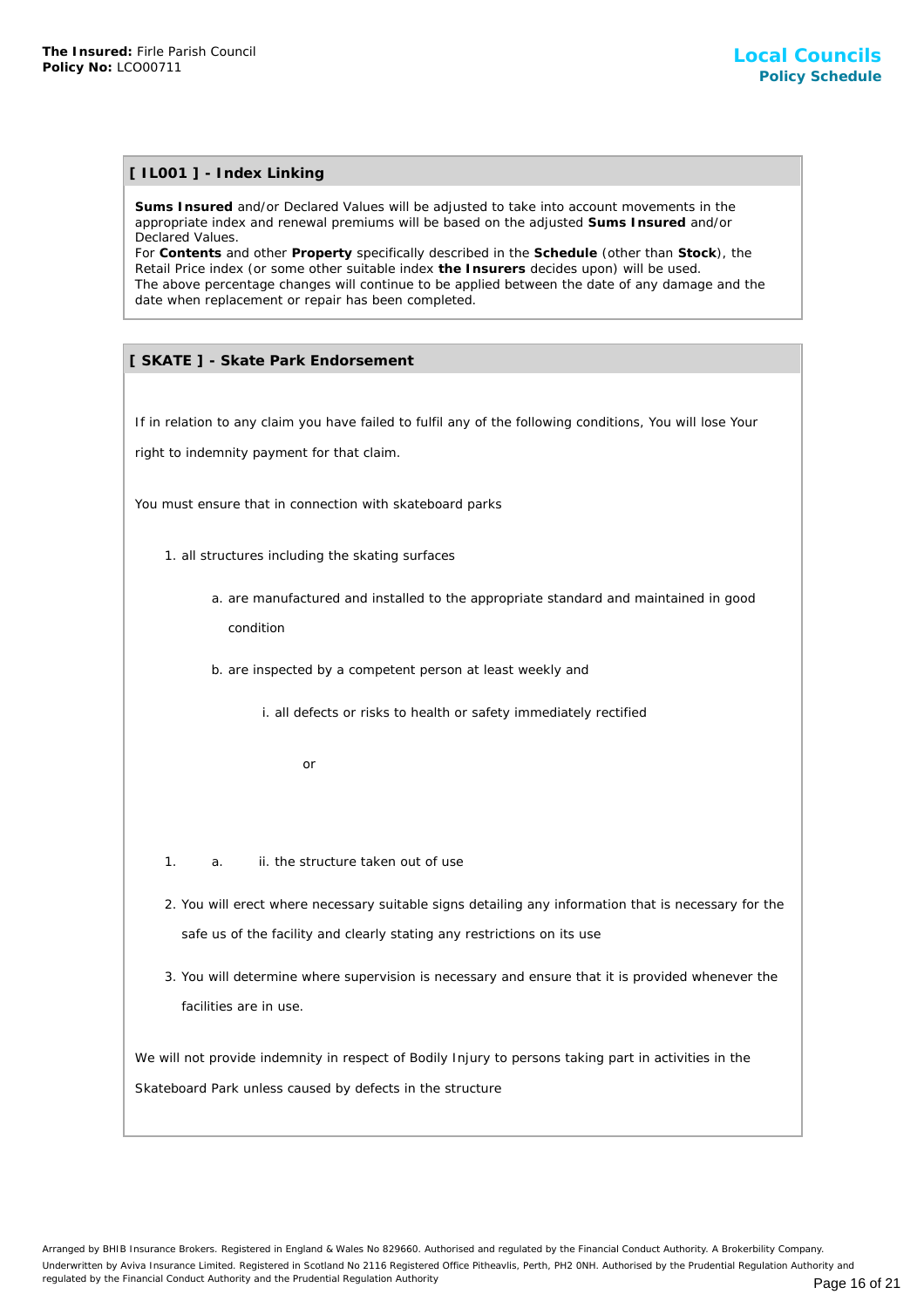Local Council Awards Scheme (LCAS) Status

The Local Council Awards Scheme has not been attained.

Arranged by BHIB Insurance Brokers. Registered in England & Wales No 829660. Authorised and regulated by the Financial Conduct Authority. A Brokerbility Company. Underwritten by Aviva Insurance Limited. Registered in Scotland No 2116 Registered Office Pitheavlis, Perth, PH2 0NH. Authorised by the Prudential Regulation Authority and regulated by the Financial Conduct Authority and the Prudential Regulation Authority **Page 17 of 21** Page 17 of 21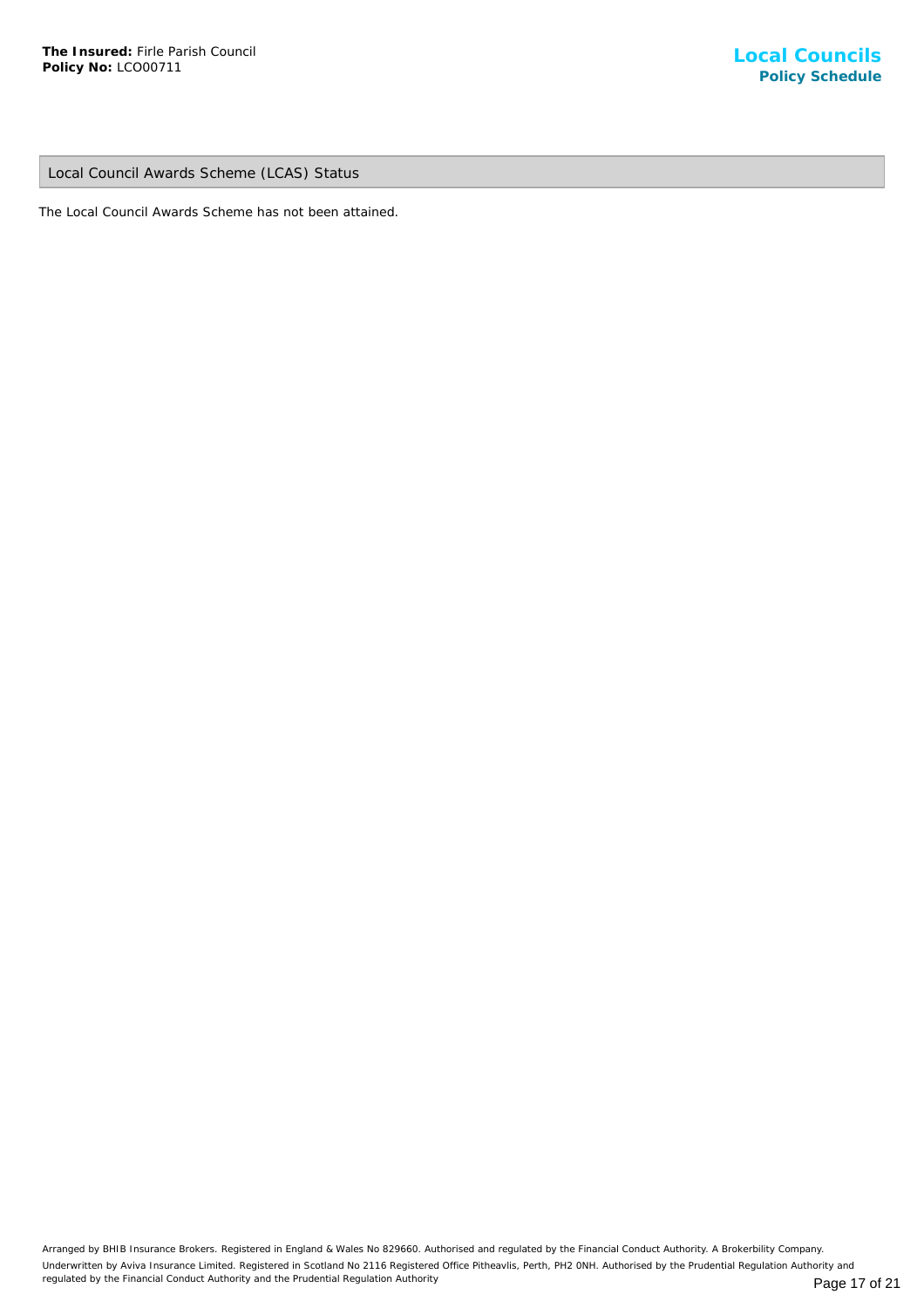# **Important Information**

#### **Data Protection – Privacy Notice**

#### **Personal Information**

We collect and use personal information about you so that we can provide you with a policy that suits your insurance needs. This notice explains the most important aspects of how we use your information but you can get more information about the terms we use and view our full privacy policy at www.aviva.co.uk/privacypolicy or request a copy by writing to us at Aviva, Freepost, Mailing Exclusion Team, Unit 5, Wanlip Road Ind Est, Syston, Leicester LE7 1PD.

The data controller responsible for this personal information is Aviva Insurance Limited as the insurer of the product. Additional controllers include BHIB Insurance Brokers, who are responsible for the sale and distribution of the product, and any applicable reinsurers.

#### **Personal information we collect and how we use it**

We will use your personal information:

- to provide you with insurance: we need this to decide if we can offer insurance to you and if so on what terms and also to administer your policy, handle any claims and manage any renewal,
- to support legitimate interests that we have as a business: we need this to manage arrangements we have with reinsurers, for the detection and prevention of fraud and to help us better understand our customers and improve our customer engagement (this includes marketing, customer analytics and profiling),
- to meet any applicable legal or regulatory obligations: we need this to meet compliance requirements with our regulators (e.g. Financial Conduct Authority), to comply with law enforcement and to manage legal claims, and
- to carry out other activities that are in the public interest: for example we may need to use personal information to carry out anti-money laundering checks.

As well as collecting personal information about you, we may also use personal information about other people, for example family members you wish to insure on a policy. If you are providing information about another person we expect you to ensure that they know you are doing so and are content with their information being provided to us. You might find it helpful to show them this privacy notice and if they have any concerns please contact us in one of the ways described below.

The personal information we collect and use will include name, address and date of birth, financial information and details of your business and property. If a claim is made we will also collect personal information about the claim from you and any relevant third parties. We may also need to ask for details relating to the health or any unspent offences or criminal convictions of you or somebody else covered under your policy. We recognise that information about health and offences or criminal convictions is particularly sensitive information. Where appropriate, we will ask for consent to collect and use this information.

If we need your consent to use personal information, we will make this clear to you when you complete an application or submit a claim. If you give us consent to using personal information, you are free to withdraw this at any time by contacting us – refer to the "Contacting us" details below. Please note that if consent to use information is withdrawn we may not be able to continue to provide the policy or process claims and we may need to cancel the policy.

Of course, you don't have to provide us with any personal information, but if you don't provide the information we need we may not be able to proceed with your application or any claim you make. Some of the information we collect as part of this application may be provided to us by a third party. This may include information already held about you and your business and property within the Aviva group, including details from previous quotes and claims, information we obtain from publicly available records, our trusted third parties and from industry databases, including fraud prevention agencies and databases.

#### **Credit Searches**

To ensure the Insurer has the necessary facts to assess your insurance risk, verify your identity, help prevent fraud and provide you with our best premium and payment options, the Insurer may need to obtain information relating to you at quotation, renewal and in certain circumstances where policy amendments are requested. The Insurer or their agents may:

- undertake checks against publicly available information (such as electoral roll, county court judgments, bankruptcy orders or repossession(s). Similar checks may be made when assessing claims,
- carry out a quotation search from a credit reference agency (CRA) which will appear on your credit report and be visible to other credit providers. It will be clear that this is a quotation search rather than a credit application.

The identity of our CRA and the ways in which they use and share personal information, are explained in more detail at www.callcredit.co.uk/crain.

#### **Automated decision making**

We carry out automated decision making to decide whether we can provide insurance to you and on what terms, deal with claims or carry out fraud checks. In particular we use an automated underwriting engine to provide on-line quotes, using the information we have collected.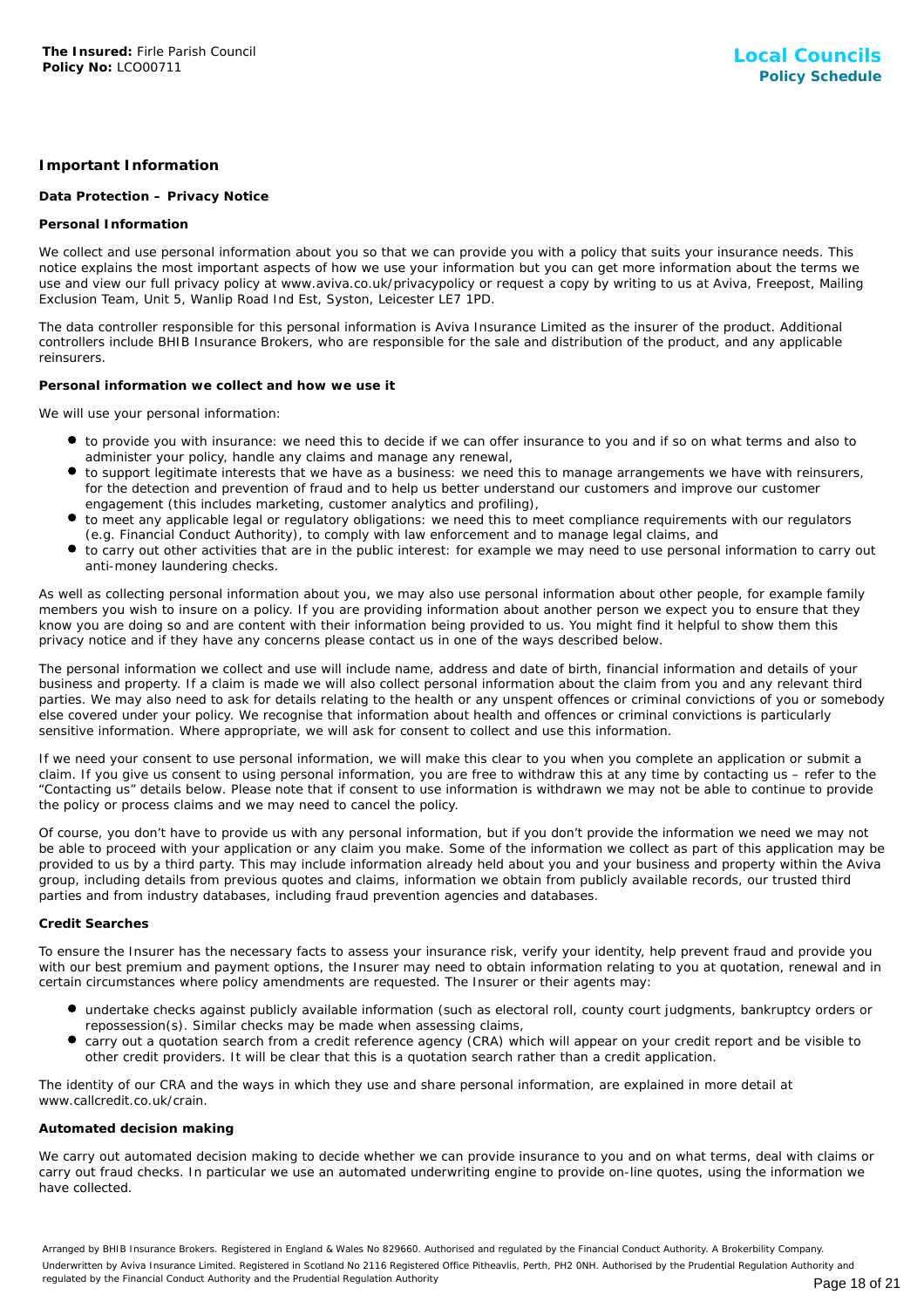#### **How we share your personal information with others**

We may share your personal information:

- with the Aviva group, our agents and third parties who provide services to us, and your intermediary and other insurers (either directly or via those acting for the insurer such as loss adjusters or investigators) to help us administer our products and services,
- with regulatory bodies and law enforcement bodies, including the police, e.g. if we are required to do so to comply with a relevant legal or regulatory obligation,
- with other organisations including insurers, public bodies and the police (either directly or using shared databases) for fraud prevention and detection purposes,
- with reinsurers who provide reinsurance services to Aviva and for each other. Reinsurers will use your data to decide whether to provide reinsurance cover, assess and deal with reinsurance claims and to meet legal obligations. They will keep your data for the period necessary for these purposes and may need to disclose it to other companies within their group, their agents and third party service providers, law enforcement and regulatory bodies.

Some of the organisations we share information with may be located outside of the European Economic Area ("EEA"). We'll always take steps to ensure that any transfer of information outside of Europe is carefully managed to protect your privacy rights. For more information on this please see our Privacy Policy or contact us.

#### **Marketing**

We may use personal information we hold about you across the Aviva Group to help us identify and tailor products and services that may be of interest to you. We will do this in accordance with any marketing preferences you have provided to us. We may continue to do this after your policy has ended.

If you wish to amend your marketing preferences please contact us:

By phone: 01603 622200 or +44 1603 604999 (from abroad)

#### By email: helpdesk@aviva.co.uk

By Post: Aviva, Freepost, Mailing Exclusion Team, Unit 5, Wanlip Road Ind Est, Syston, Leicester, LE7 1PD

To see how you can change your preferences in MyAviva or view your choices for online advertising visit our full Privacy Policy at www.aviva.co.uk/privacypolicy

#### **How long we keep your personal information for**

We maintain a retention policy to ensure we only keep personal information for as long as we reasonably need it for the purposes explained in this notice. We need to keep information for the period necessary to administer your insurance and deal with claims and queries on your policy. We may also need to keep information after our relationship with you has ended, for example to ensure we have an accurate record in the event of any complaints or challenges, carry out relevant fraud checks, or where we are required to do so for legal, regulatory or tax purposes.

#### **Your rights**

You have various rights in relation to your personal information, including the right to request access to your personal information, correct any mistakes on our records, erase or restrict records where they are no longer required, object to use of personal information based on legitimate business interests, ask not to be subject to automated decision making if the decision produces legal or other significant effects on you, and data portability. For more details in relation to your rights, including how to exercise them, please see our full privacy policy or contact us – refer to the "Contacting us" details below.

#### **Contacting us**

If you have any questions about how we use personal information, or if you want to exercise your rights stated above, please contact our Data Protection team by either emailing them at dataprt@aviva.com or writing to the Data Protection Officer, Level 4, Pitheavlis, Perth PH2 0NH.

If you have a complaint or concern about how we use your personal information, please contact us in the first instance and we will attempt to resolve the issue as soon as possible. You also have the right to lodge a complaint with the Information Commissioners Office at any time.

#### **Fraud Prevention and Detection**

In order to prevent and detect fraud we may at any time

- **Share information about you with other organisations and public bodies including the Police**
- Undertake credit searches and additional fraud searches
- Check and/or file your details with fraud prevention agencies and databases, and if you give us false or inaccurate information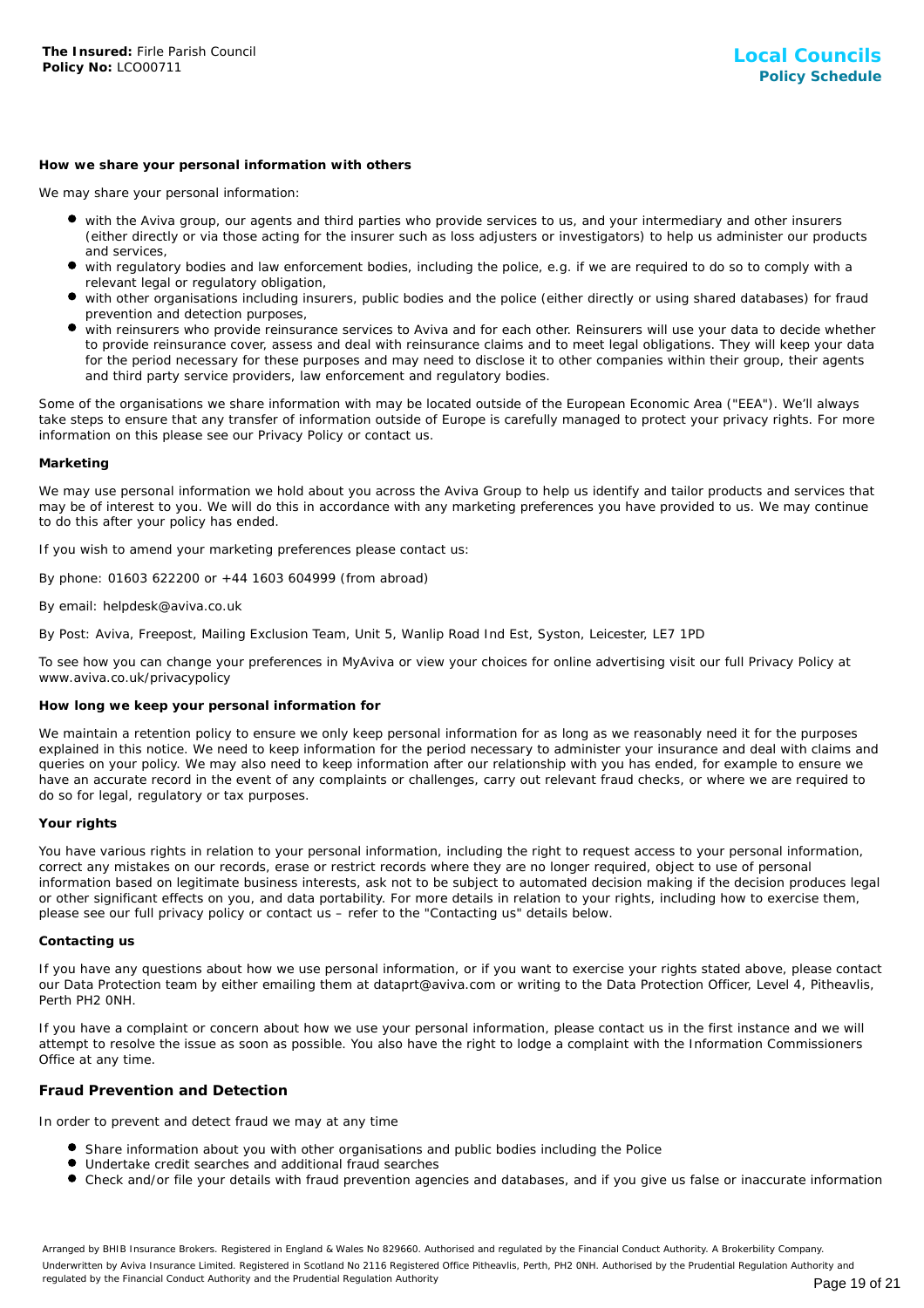and we suspect fraud, we will record this to prevent fraun and money laundering.

We can supply on request further details of the databases we access or contribute to. If you require further details please contact us.

Policy Investigation Unit, Aviva, Cruan Business Centre, Westerhill Business Park, 123 Westerhill Road, Bishopbriggs, Glasgow, G64 2QR.Telephone: 0345 300 0597. Email PIUUKDI@AVIVA.COM

We and other organisations may also search these agencies and databases to

- Help make decisions about the provision and administration of insurance, credit and related services for you and members of your household
- Trace debtors or beneficiaries, recover debt, prevent fraud and to manage your accounts or insurance policies
- Check your identity to prevent money laundering, unless you provide us with other satisfactory proof of identity.
- Check details of job applicants and employees.

#### **Claims History**

- Under the conditions of your policy you must tell us about any Insurance related incidents (such as fire, water damage, theft or an accident) whether or not they give rise to a claim. When you tell us about an incident we will pass information relating to it to a database.
- We may search these databases when you apply for insurance, in the event of any incident or claim, or at time of renewal to validate your claims history or that of any other person or property likely to be involved in the policy or claim.

You should show these notices to anyone who has an interest in the insurance under the policy.

#### **Complaints Procedure**

We hope that you will be very happy with the service that we provide. However, if for any reason you are unhappy with it, we would like to hear from you.

In the first instance, please contact your insurance adviser or usual Aviva point of contact.

Aviva are covered by the Financial Ombudsman Service. If you have complained to us and we have been unable to resolve your complaint, you may be entitled to refer it to this independent body. Following the complaints procedure does not affect your right to take legal action.

If you have taken a product out with us online or by telephone you can also use the European Commission's Online Dispute Resolution for logging complaints. To use this service the European Commission has also provided an Online Dispute Resolution Service for logging complaints. To use this service please go to: http://ec.europa.eu/odr

#### **Financial Services Compensation Scheme**

Aviva are members of the Financial Services Compensation Scheme (FSCS). You may be entitled to compensation from the scheme if they cannot meet their obligations, depending on the type of insurance and circumstances of your claim. Further information about the compensation scheme arrangements is available from the FSCS (www.fscs.org.uk)

#### **Choice of Law**

The appropriate law as set out below will apply unless you and the insurer agree otherwise.

- 1. The law applying in that part of the United Kingdom, Channel Islands or Isle of Man in which you, the policyholder, normally live or (if applicable) the first named policyholder normally lives, or
- 2. In the case of a business, the law applying in that part of the United Kingdom, Channel Islands or Isle of Man where it has its principal place of business, or
- 3. Should neither of the above be applicable, the law of England and Wales will apply.

## **Telephone Call Charges and Recording**

Calls to 0800 numbers from UK landlines and mobiles are free. The cost of calls to 03 prefixed numbers are charged at national call rates (charges may vary dependent on your network provider) and are usually included in inclusive minute plans from landlines and mobiles. For our joint protection telephone calls may be recorded and/or monitored.